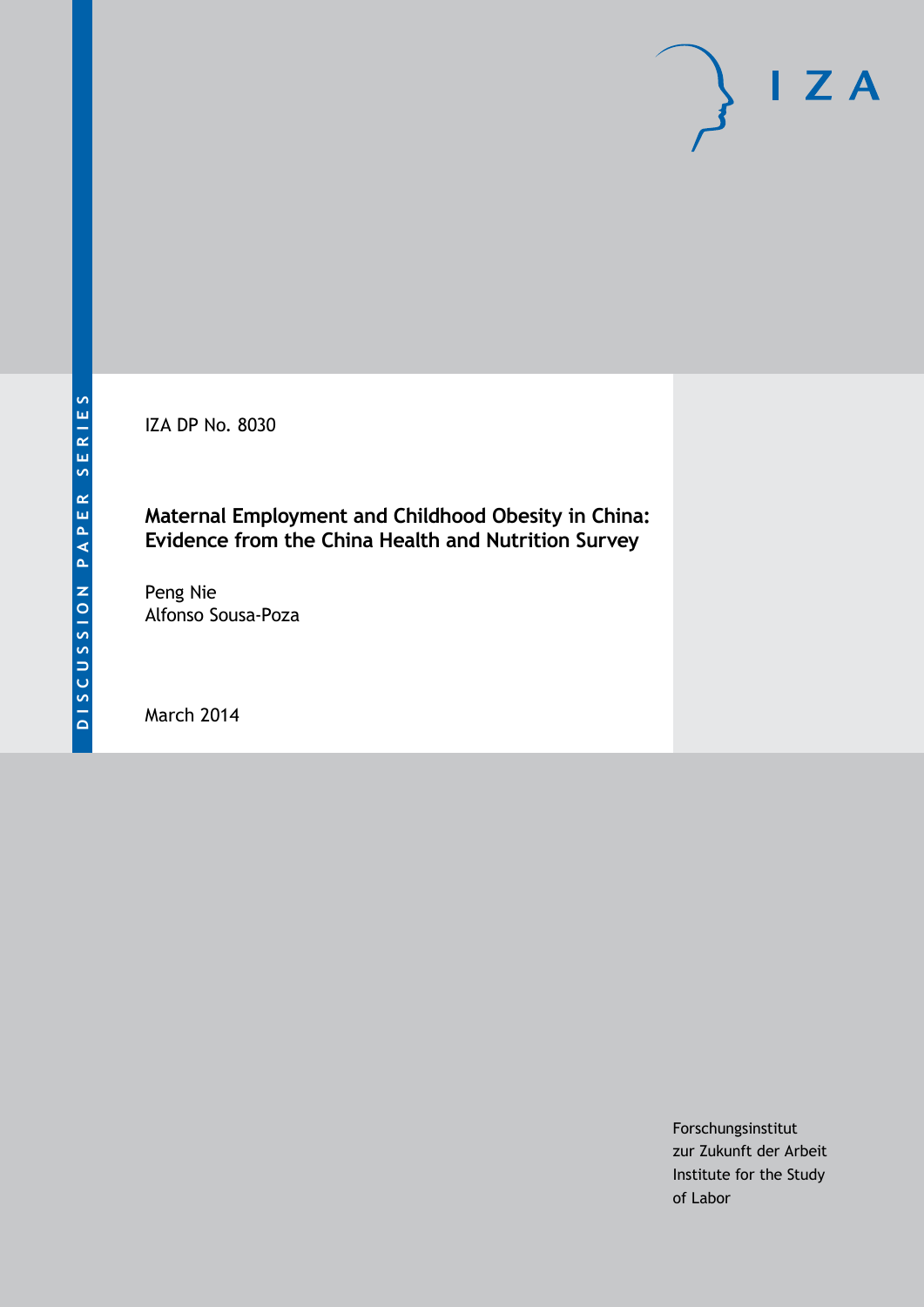# **Maternal Employment and Childhood Obesity in China: Evidence from the China Health and Nutrition Survey**

### **Peng Nie**

*University of Hohenheim*

### **Alfonso Sousa-Poza**

*University of Hohenheim and IZA*

Discussion Paper No. 8030 March 2014

IZA

P.O. Box 7240 53072 Bonn Germany

Phone: +49-228-3894-0 Fax: +49-228-3894-180 E-mail: [iza@iza.org](mailto:iza@iza.org)

Any opinions expressed here are those of the author(s) and not those of IZA. Research published in this series may include views on policy, but the institute itself takes no institutional policy positions. The IZA research network is committed to the IZA Guiding Principles of Research Integrity.

The Institute for the Study of Labor (IZA) in Bonn is a local and virtual international research center and a place of communication between science, politics and business. IZA is an independent nonprofit organization supported by Deutsche Post Foundation. The center is associated with the University of Bonn and offers a stimulating research environment through its international network, workshops and conferences, data service, project support, research visits and doctoral program. IZA engages in (i) original and internationally competitive research in all fields of labor economics, (ii) development of policy concepts, and (iii) dissemination of research results and concepts to the interested public.

<span id="page-1-0"></span>IZA Discussion Papers often represent preliminary work and are circulated to encourage discussion. Citation of such a paper should account for its provisional character. A revised version may be available directly from the author.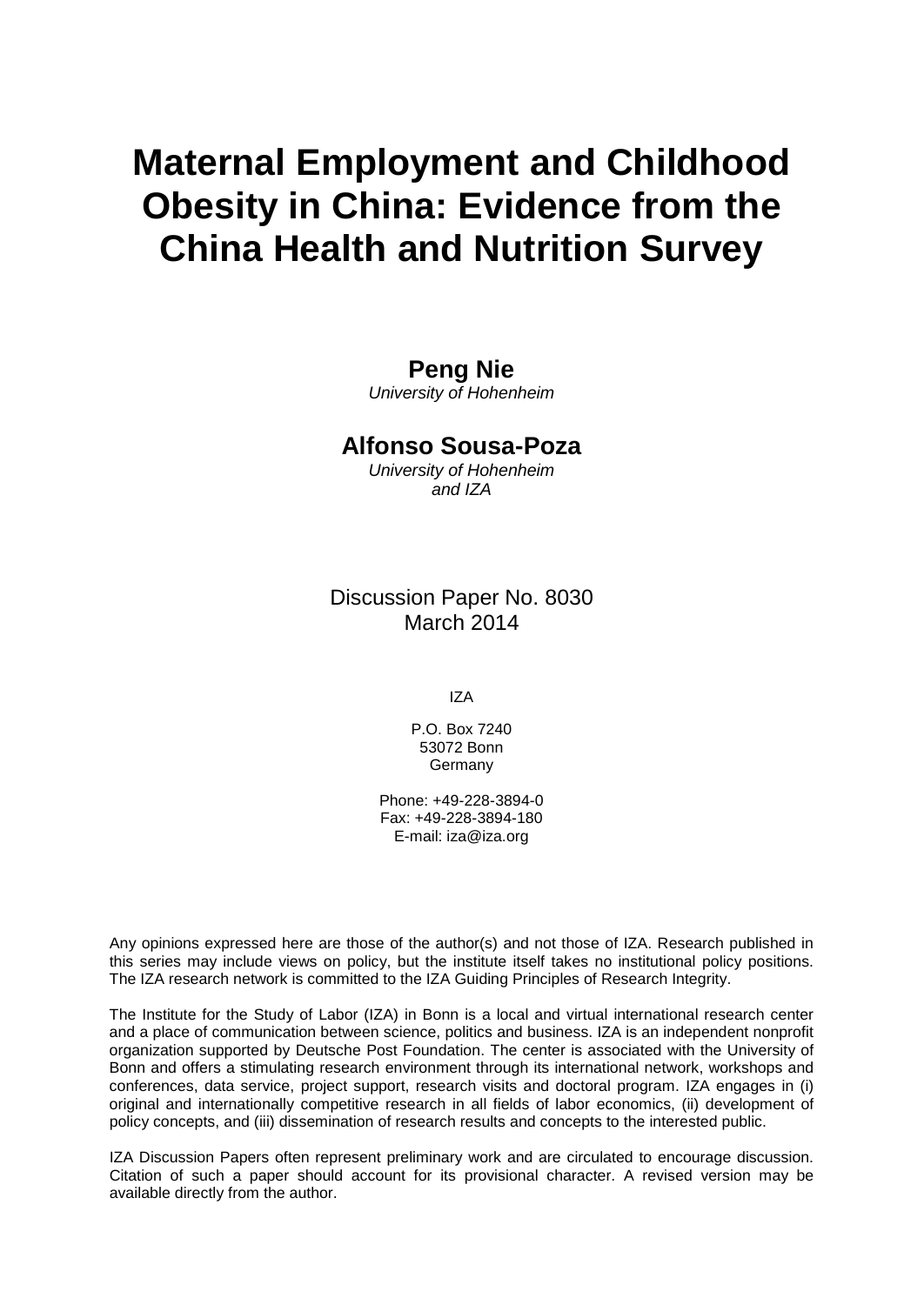IZA Discussion Paper No. 8030 March 2014

# **ABSTRACT**

## **Maternal Employment and Childhood Obesity in China: Evidence from the China Health and Nutrition Survey[\\*](#page-1-0)**

Using five waves from the China Health and Nutrition Survey (CHNS), we investigate the association between maternal employment and obesity in children aged 3–17 in both rural and urban China. Using BMI and waist circumference as measures for pediatric adiposity, we provide scant evidence for its relation to maternal employment. We also find no strong association between maternal employment and our measures for children's diet and physical activity. Our study also suggests that grandparenting could have beneficial effects on childhood obesity.

JEL Classification: I12, J13, J22

Keywords: maternal employment, childhood obesity, China

Corresponding author:

Peng Nie University of Hohenheim (530A) Fruwirthstr. 48 70599 Stuttgart Germany E-mail: [Peng\\_Nie@uni-hohenheim.de](mailto:Peng_Nie@uni-hohenheim.de)

\* This paper is forthcoming in *Applied Economics*.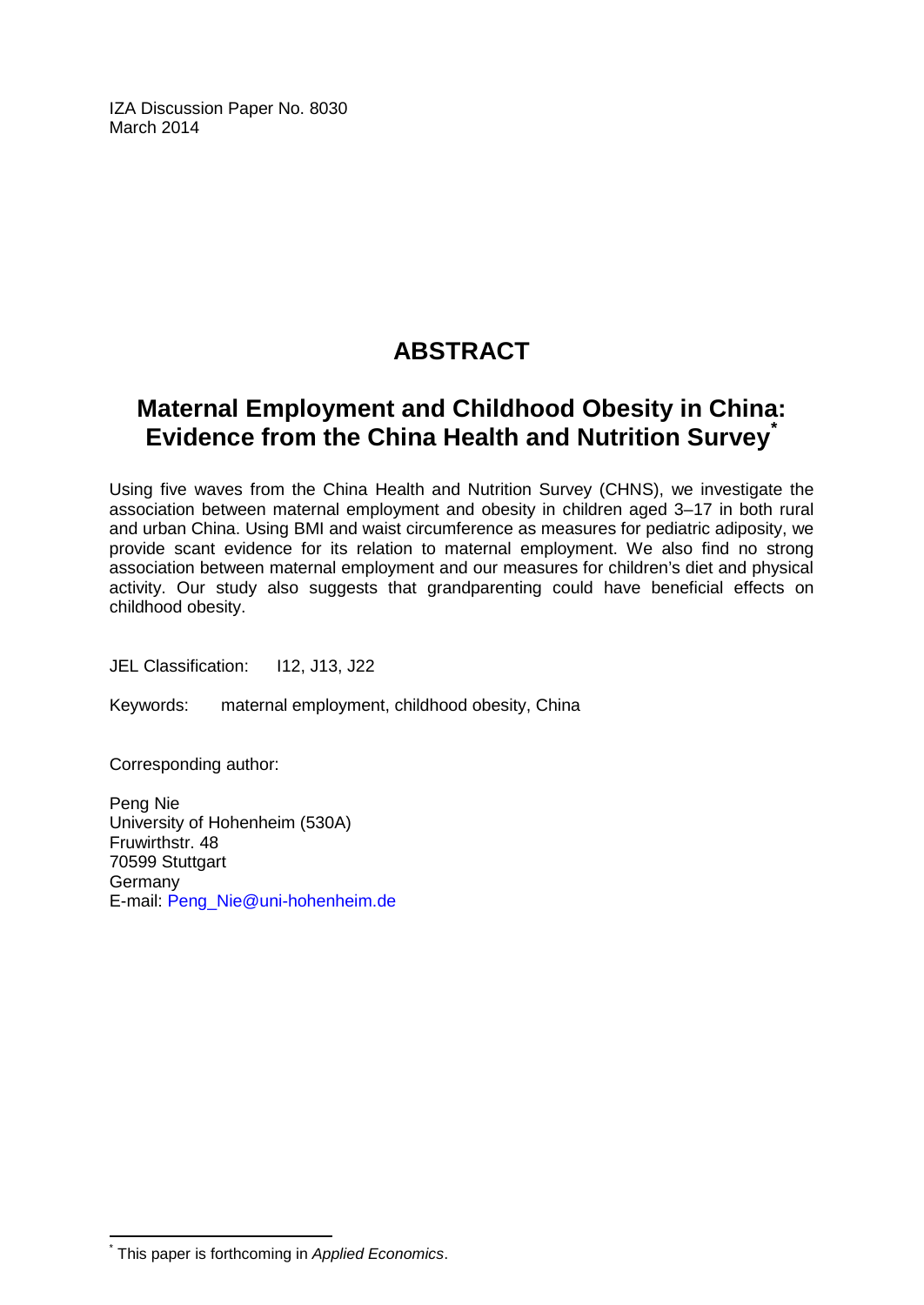# **Maternal Employment and Childhood Obesity in China: Evidence from the China Health and Nutrition Survey**

#### **I. Introduction**

The alarming rise in obesity rates among children and adolescents is affecting countries around the globe (Cawley, 2009; Sassi, 2010; Wang and Lobstein, 2006), with China being no exception. In fact, like economic growth and urbanization, the prevalence of overweight and obesity among Chinese children and adolescents is rapidly on the increase (Cui et al., 2010; Liang et al., 2012; Song et al., 2013; Yu et al., 2012; Zhang and Wang, 2012; Zhang et al., 2012). For example, the latest survey by the Chinese Center for Disease Control and Prevention's (CCDC) reports that in 2011, the number of overweight and obese children below the age of 18 years was 120 million (Li, 2012). Based on the International Obesity Task Force (IOTF) reference, the prevalence of general obesity and abdominal obesity in Chinese children aged 6-17 has increased dramatically from 1993 to 2009: general obesity increased from 6.1% to 13.1% and abdominal obesity from 4.9% to 11.7% (Liang et al, 2012). These levels of childhood obesity are expected to increase the prevalence of chronic diseases such as cardiovascular disease, strokes, type 2 diabetes, and a subset of cancers (Hill and Peters, 1998; Hill et al., 2003; Hossain et al., 2007), as well as certain social and mental health problems (OECD Obesity Update, 2012). In China, it is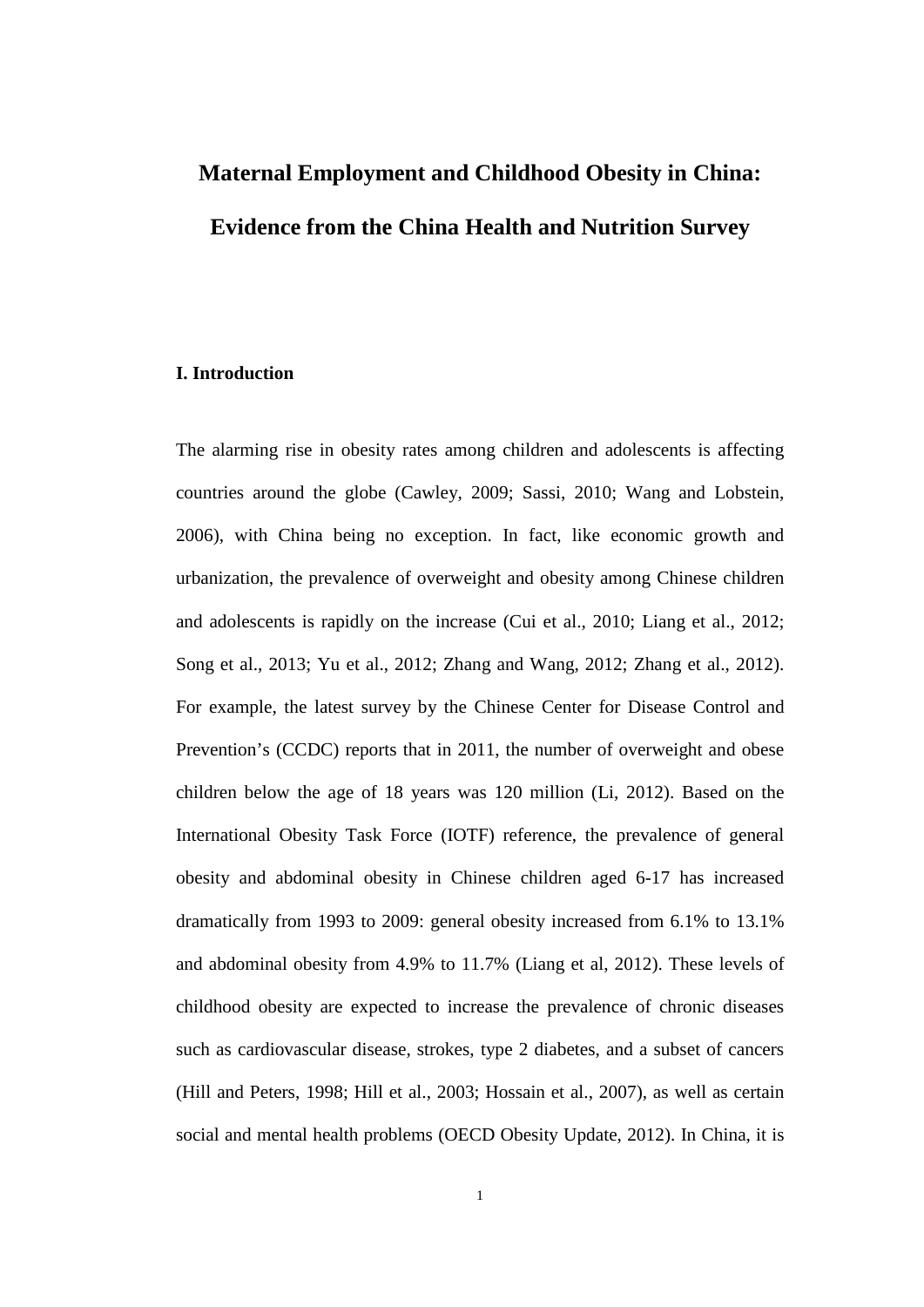estimated that approximately 1.7 million 7–18 year old children already have diabetes and 27.7 million are prediabetic (Yan et al., 2012).

One reason proposed for the increase – and one that has received much academic and popular attention  $-$  is the rise in maternal employment, whose relation to childhood obesity is the subject of a large body of literature (see, e.g., Anderson et al., 2003; Benson and Mokhtari, 2011; Cawley and Liu, 2012; Fertig et al., 2009; Herbst and Tekin, 2011). The rationale underlying this conjecture is that employed mothers spend less time at home, which could result in an increase in children's unhealthy eating behaviors and sedentary activities. Nevertheless, virtually all studies testing this assumption are based on Western data, particularly U.S. data, which provide robust empirical evidence that maternal employment actually has a positive effect on childhood obesity (see, e.g., Anderson et al., 2003). The evidence for several European countries, however, is nowhere near as clearcut (see Greve, 2011; Gwozdz et al., 2013).

In this paper, we contribute to the research stream by analyzing the relation between maternal employment, childhood obesity, diet, and physical activity in China, a particularly interesting topic for three reasons: First, research outside the Western world is so limited that it is impossible to assess the extent to which the positive relation between maternal employment and childhood obesity can be generalized; especially, in light of the recent ambiguous evidence for Europe. Second, Chinese female employment rates are among the highest in Asia (Crabtree and Pugliese, 20[1](#page--1-0)2), <sup>1</sup> with a 72 percent employment rate among mothers aged 25–34 who have children under the age of 6 (Third Survey on

<span id="page-4-0"></span>More details are available at [http://www.gallup.com/poll/158501/china-outpaces-india-women](http://www.gallup.com/poll/158501/china-outpaces-india-women-workforce.aspx)[workforce.aspx.](http://www.gallup.com/poll/158501/china-outpaces-india-women-workforce.aspx)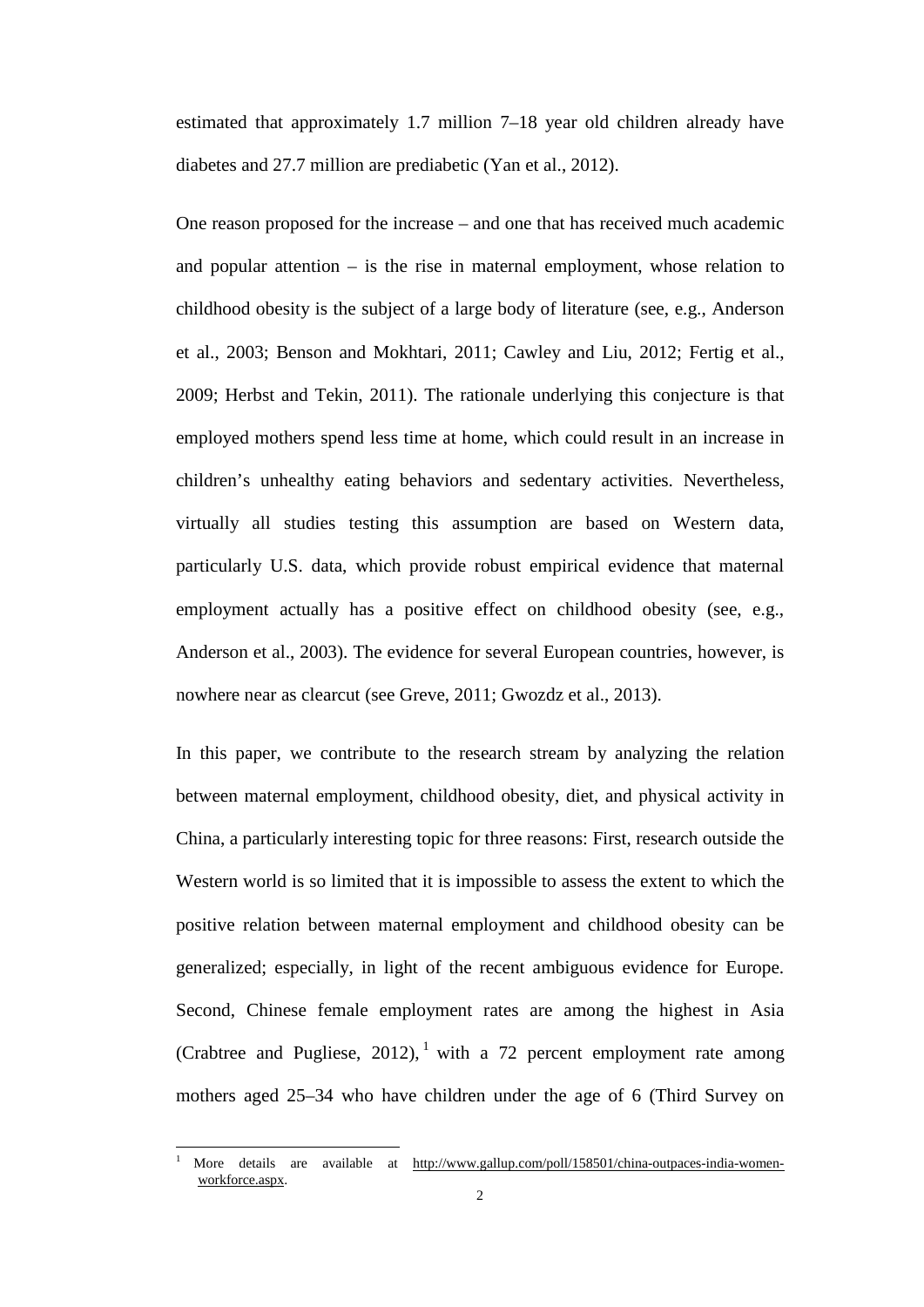Chinese Women's Social Status, cited in Wang, 2011). If maternal employment *per se* affects child obesity, then arguably, this influence should be observable in China. Third, child care in China is to a large degree carried out by grandparents, which lessens the mother's dual burden of household chores and employment (Cooke, 2005). Yet the fact that nearly a quarter of the nation's children and almost a third of its rural children are growing up with grand- and great grandparents has received substantial negative press (e.g., *Los Angeles Times*, 2010; Luo, 2005) on the grounds that this "left behind" generation faces stark psychological and emotional challenges that could translate into obesity.

The purpose of this study, therefore, is to improve our understanding of the association between pediatric adiposity and female employment by using data from the China Health and Nutrition Survey (CHNS). To the best of our knowledge, this analysis is the first attempt to evaluate the association between maternal employment and childhood obesity using Chinese data<sup>[2](#page-4-0)</sup>. The choice of the CHNS dataset is particularly appropriate because the survey includes both useful anthropometric measures of obesity and rich information on children's diets and physical activity enables direct analysis of these two main drivers of obesity. Based on our results, we conclude overall that maternal employment is not significantly related to obesity, diet, and physical activity in Chinese children aged 3–17 years.

The remainder of the paper is structured as follows: Section 2 reviews the relevant literature, Section 3 describes the data and methods, Section 4 presents

j

<span id="page-5-0"></span><sup>2</sup> Liu et al. (2013) investigate changes of China's urban-rural child (below 18 years old) health and nutritional status over 1989-2006 and find that there is no association of maternal employment status with z scores of child height-for-age and weight-for-age, and also anthropometric outcomes of being stunted and being underweight.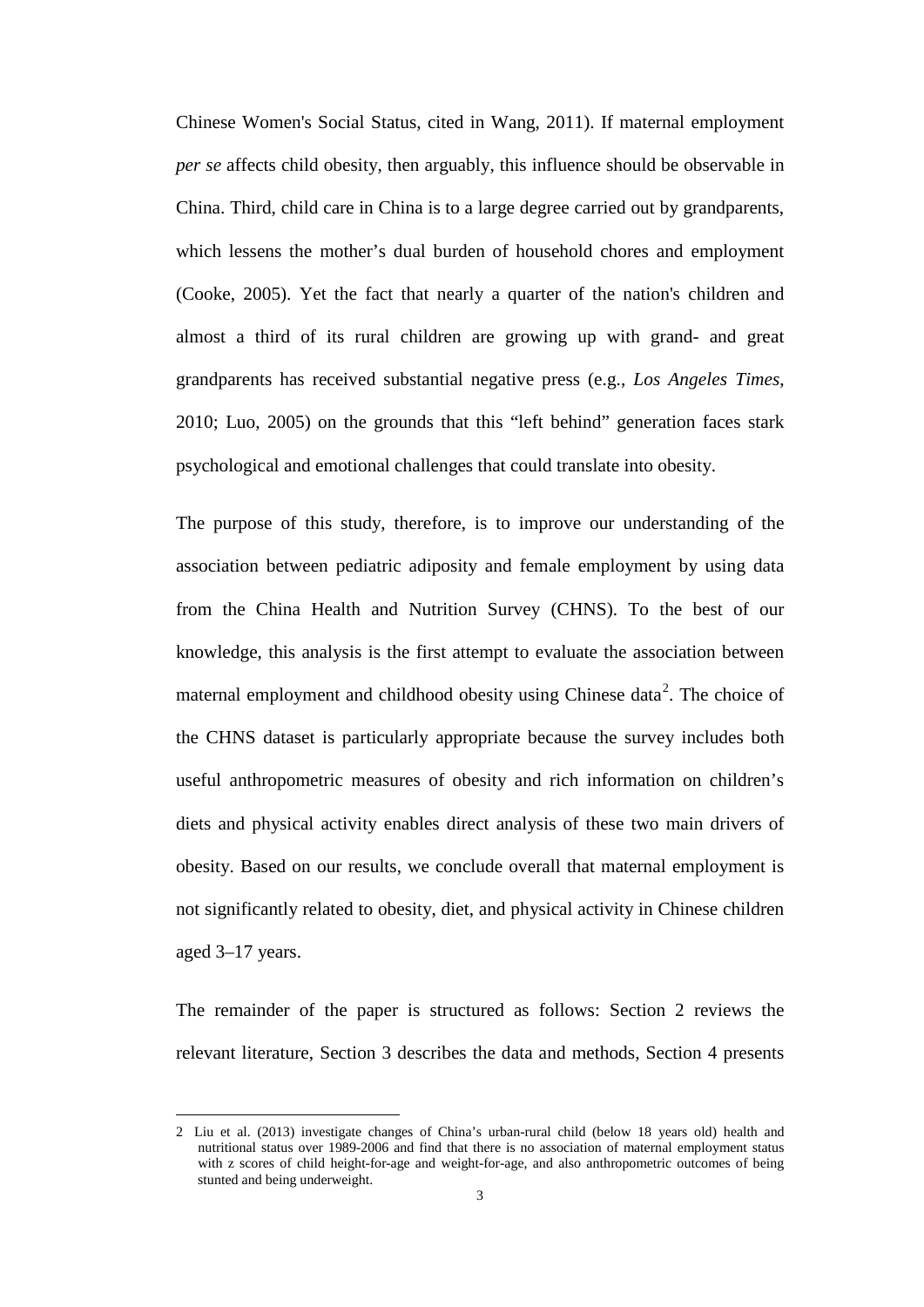the results, Section 5 reports some robustness tests and Section 6 summarizes the conclusions.

#### **II. Prior research**

Most of the growing body of literature on the maternal employment-child obesity relation originates in the United States (Anderson et al., 2003; Benson and Mokhtari, 2011; Cawley and Liu, 2012; Fertig et al., 2009; Herbst and Tekin, 2011; Liu et al., 2009; Miller, 2011; Miller and Han, 2008; Morrissey et al., 2011; Ruhm, 2008). Nevertheless, research on this topic has also been conducted in Australia (Bishop, 2011; Brown et al., 2010; Champion et al., 2012; Zhu, 2007), Canada (Baker and Milligan, 2008; Chia, 2008; Phipps et al., 2006), Japan (Gaina et al., 2009), the UK (Champion et al., 2012; Hawkins et al., 2007; Scholder, 2008), Denmark (Greve, 2011), Spain (Garcia et al., 2006), and in eight other European countries (Gwozdz et al., 201[3](#page-5-0)).<sup>3</sup> For the purposes of this study, two insights from this research stream are particularly important.

First, studies for the U.S. provide strong evidence of a positive effect of maternal employment on childhood obesity, although the magnitude of this effect varies substantially. Although this positive effect tends to be supported by studies for the UK (Champion et al., 2012; Hawkins et al., 2008; Scholder, 2008), European studies are far less conclusive, giving evidence of no effects (Gwozdz et al., 2013) or even negative effects (Greve, 2011). The only non-Western study that we are aware of is Gaina et al.'s (2009) investigation of the relation between maternal

<span id="page-6-0"></span> $3$  See Greve (2008), Gwozdz et al. (2013), and Scholder (2008) for useful literature reviews of these extant studies.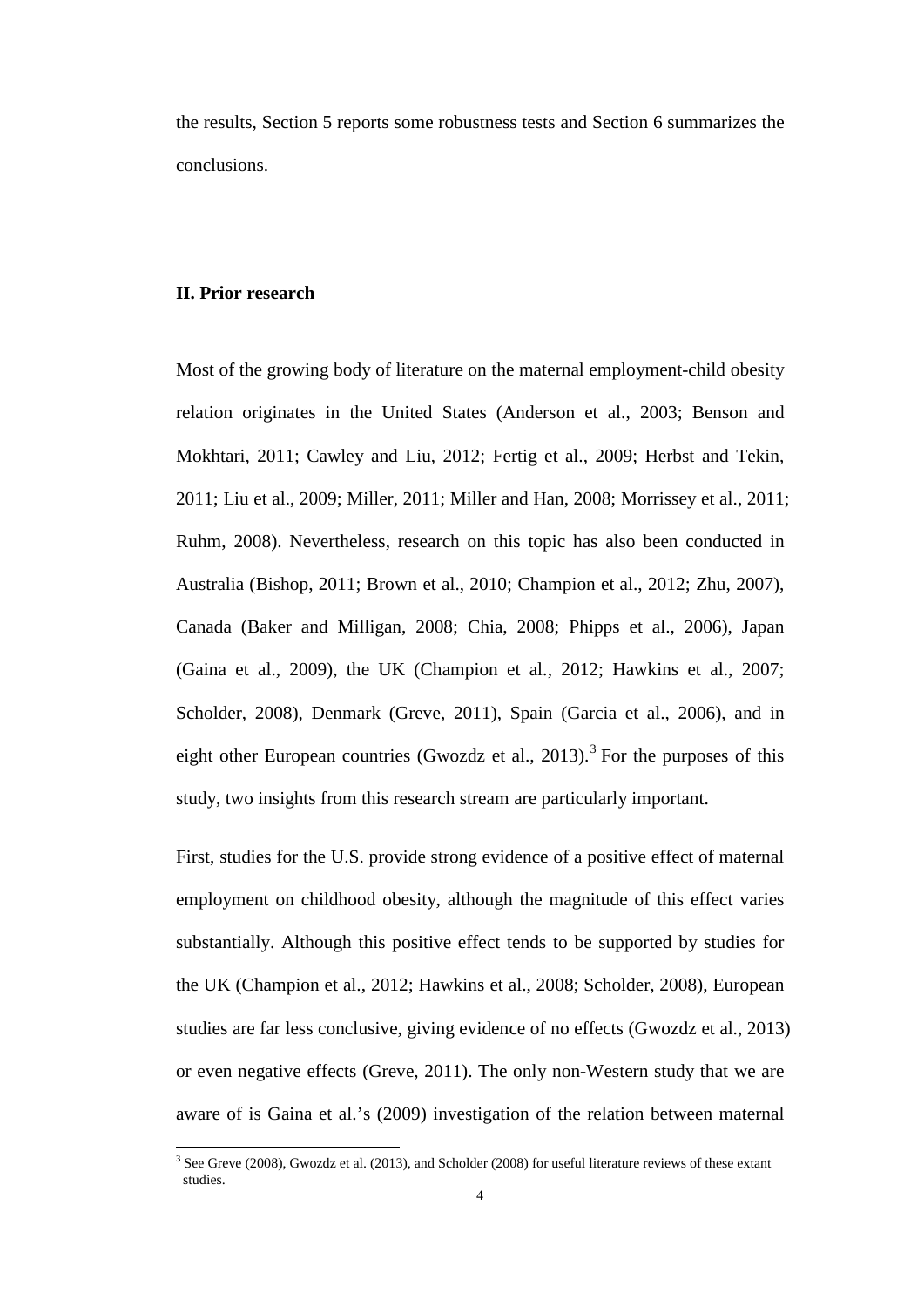employment status and nutritional patterns in 12 to 13 year-old Japanese children, which finds a positive effect of the former on the latter.

Second, very few studies look directly at how maternal employment could affect the two main transmitters of obesity: diet and physical activity. As regards the first, a few studies do examine how maternal employment affects meal patterns (Gaina et al., 2009; Neumark-Sztainer et al., 2003; Siega-Riz et al., 1998), expenditures on purchased meals (Horton and Campbell, 1991; McCracken and Brandt, 1987), and time spent cooking (Cawley and Liu, 2012). Only Gwozdz et al. (2013), however, analyze how maternal employment affects caloric intake, and they identify no significant differences between the intake of 2–9 year old children of employed and nonemployed mothers in 8 European countries. In terms of physical activity, although a number of studies document an association between maternal employment and an increase in children's sedentary activities such as watching TV (e.g., Fertig et al., 2009; Ziol-Guest et al., 2013), other studies observe no such relation (Bonke and Greve, 2012; Gwozdz et al., 2013). Moreover, we are unaware of any studies that analyze the effect of maternal employment on children's diet and physical activity in China.

#### **III. Data and Methods**

#### *Study Design and Population*

The data used in the present study are taken from the China Health and Nutrition Survey (CHNS), which has been conducted in 8 waves since 1989 (1989, 1991, 1993, 1997, 2000, 2004, 2006 and 2009). The survey sample was drawn from 9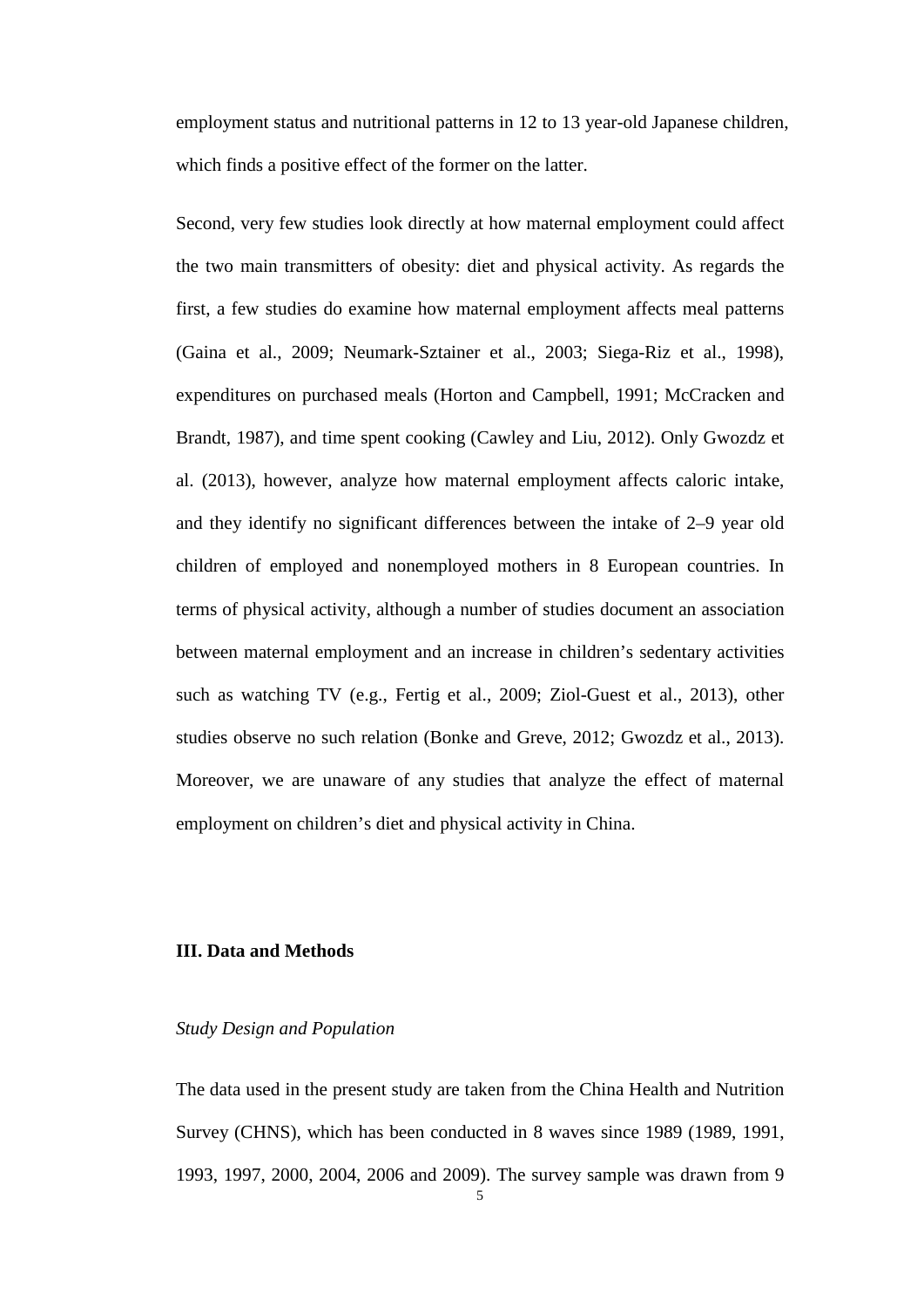provinces (Liaoning, Heilongjiang<sup>[4](#page-6-0)</sup>, Jiangsu, Shandong, Henan, Hubei, Hunan, Guangxi and Guizhou) with different social, economic, and health situations. The multistage random cluster sampling method (Popkin et al., 2011), which is based on income level (high, mediate, and low) and weighted sampling, consists of the following steps. After randomly selecting four counties and two cities within each province, the CHNS team identifies villages and towns in each county, and urban and suburban regions in each city. From each of these communities, 20 households are selected (Popkin et al., 2011).<sup>[5](#page-8-0)</sup>

In this present study, the selected sample comprises 2,618 children aged 3 to 17 years, with 155, 318, 643, 661, and 841, respectively, from the 1997, 2000, 2004, 2006, and 2009 survey waves. Because our targeted indicators are selected from different survey items for which some information may be missing, we perform our analyses on different sample sizes. In particular, we analyze three age groups separately: 3–17 year olds, 3–5 year olds, and 6–17 year olds, the last chosen to reflect the fact that Chinese children generally enroll in primary education at age 6. The estimates for the effect of maternal employment on child diet are for children aged 3–17 years based on data from 1997, 2000, 2004, 2006, and 2009. However, because of data availability constraints, the estimates for the effect of maternal employment on child physical activity are restricted to children aged 5– 17 years in the data from 2004, 200[6](#page-8-1), and  $2009^6$ .

<span id="page-8-2"></span><span id="page-8-1"></span><span id="page-8-0"></span>

Heilongjiang province was introduced as the ninth province in 1997.<br>See Liu (2008) and Popkin et al. (2011) for more detailed information about the CHNS.<br>In the CHNS, information about physical activities of children (espe is available from 2004 onwards. With regards to time devoted to physical activities for children aged below 5 years, the data are mostly unavailable due primarily to large missing values.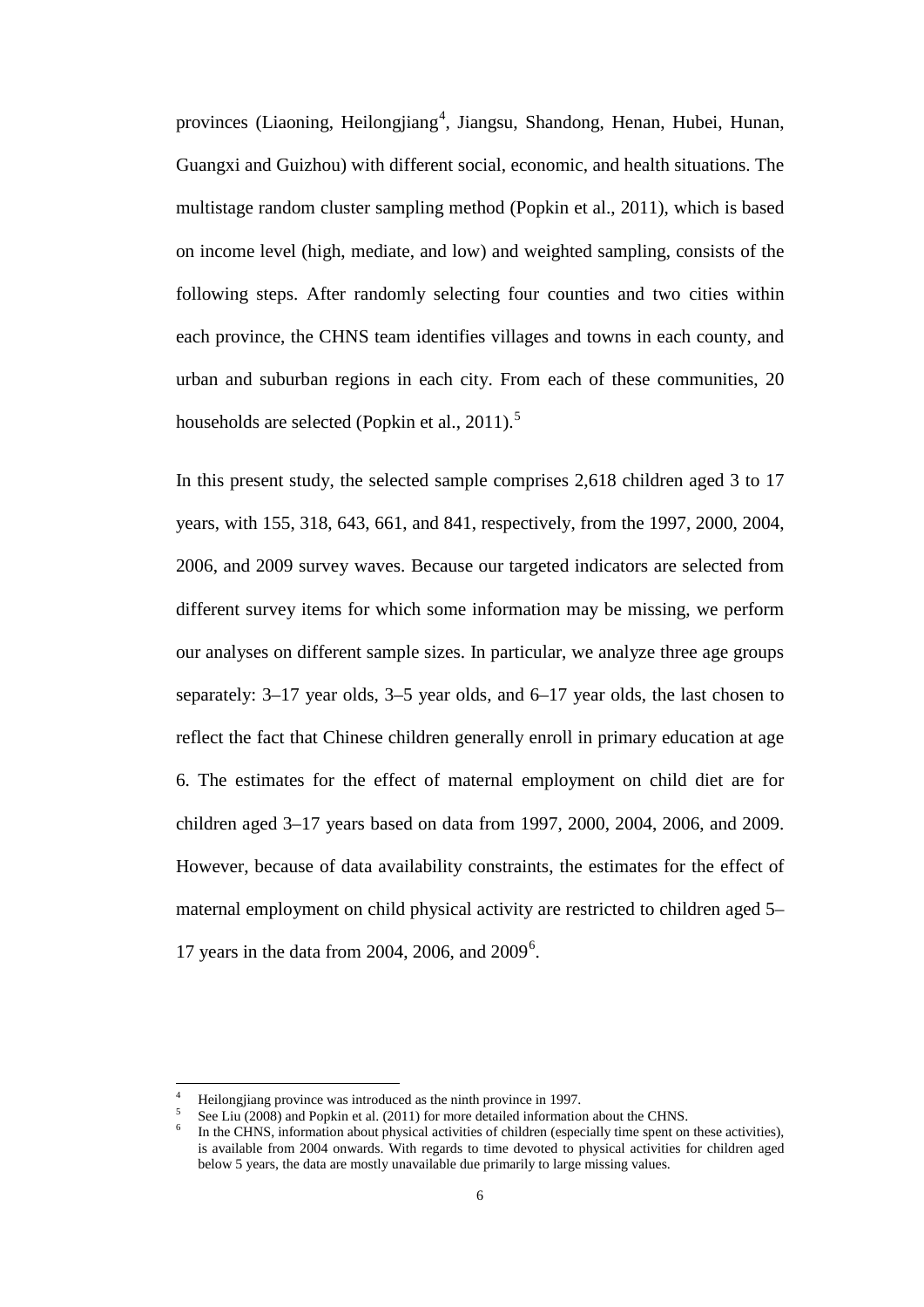#### *Study Variables*

#### *Anthropometric measures*

We use two measures for obesity: BMI for general obesity and waist circumference for central obesity. The first is calculated as weight in kilograms divided by squared height in meters, with weight measured with lightweight clothing on a calibrated beam scale and expressed in kilograms to the nearest 0.1 kg. Height is measured without shoes on a portable stadiometer and expressed in centimeters to the nearest 0.1 cm (Xi et al., 2012). Although several growth references are available, including those from the Center for Disease Control (CDC) 2000, WHO 2006 and 2007, and the International Obesity Task Force (IOTF) (developed by Cole et al., 2000), the IOTF growth charts, based not only on the U.S., Great Britain, Netherlands, and Brazil but also on Hong Kong and Singapore, are probably the most appropriate for evaluating Chinese overweight and obesity (see also Ma et al., 2011; Monasta et al., 2010). We therefore use the BMI *z*-scores from the IOTF growth charts.

BMI, however, although the most common measure of adiposity in studies on maternal employment and childhood obesity, is so general a measure that it may be incapable of accurately reflecting obesity changes, especially as it gives no indication of fat distribution (Demerath et al., 2006; McCarthy et al., 2001; Rolland-Cachera, 2011). We therefore also use waist circumference<sup>[7](#page-8-2)</sup> measured horizontally with an inelastic tape at the midpoint between the lowest rib and the iliac crest (Liang et al., 2012), and expressed in centimeters to the nearest 0.1 cm. Weight, height, and waist circumference were all measured by trained health

<span id="page-9-0"></span>It is worth noting that among 6–17 year old Chinese, the increase in waist circumference is much larger than that in BMI (Liang et al., 2012).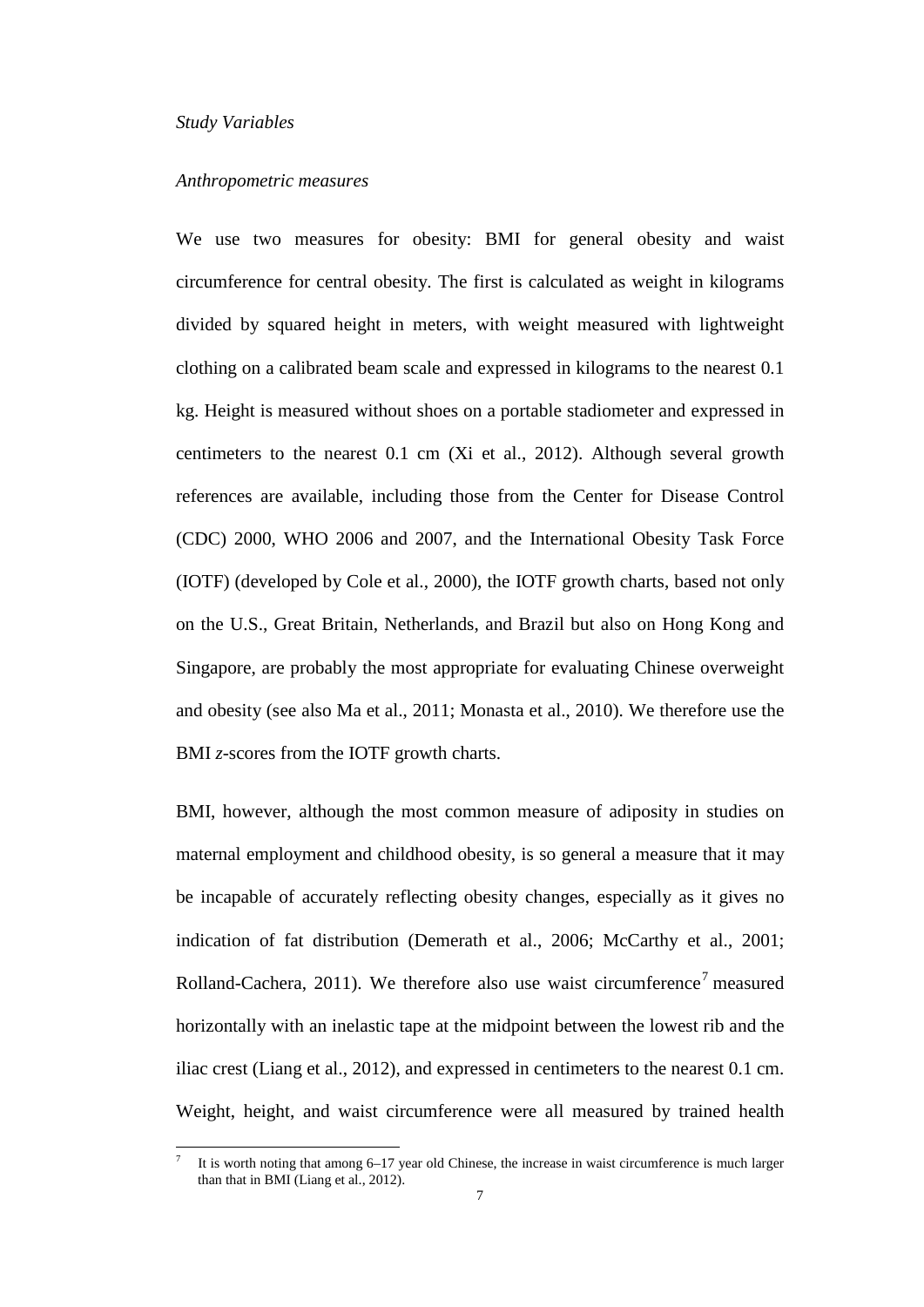workers based on WHO's (1995) standard protocol. The *z*-scores for waist circumference are derived from the British 1990 growth reference (see Cole et al., 1998).

#### *Maternal employment*

Our independent variables are selected based on a traditional production function in which child health outcomes rely on parental nonmarket time and other investments (Ruhm, 2004, 2008). We use a dummy variable to capture maternal employment status, measured by the question "Are you presently working?" If a woman is currently employed, the employment variable equals 1 and 0 otherwise, so nonemployed women are the reference group.

As a robustness check, we also employ maternal working hours (MWH), measured by "how many hours did you work during the past week?". In order to capture potential nonlinearities in maternal working hours we implement dummy variables. Specifically, maternal working hours are divided into 7 groups: 0 (as the reference group), 0<MWH<20, 20≤MWH<30, 30≤MWH<40, 40≤MWH<50, 50≤MWH<60 and MWH≥60.

We also include three sets of control variables: child, family, and socioeconomic characteristics. Our specification is thus similar to that of Gwozdz et al. (2013).

#### *Child characteristics*

The set of child characteristics includes four variables: age, gender, birth order, and numbers of siblings, two of which, gender and birth order, are dummy variables. The gender dummy equals 1 if the child is a boy, 0 otherwise, and the birth order dummy equals 1 if the child's birth order is first, 0 otherwise.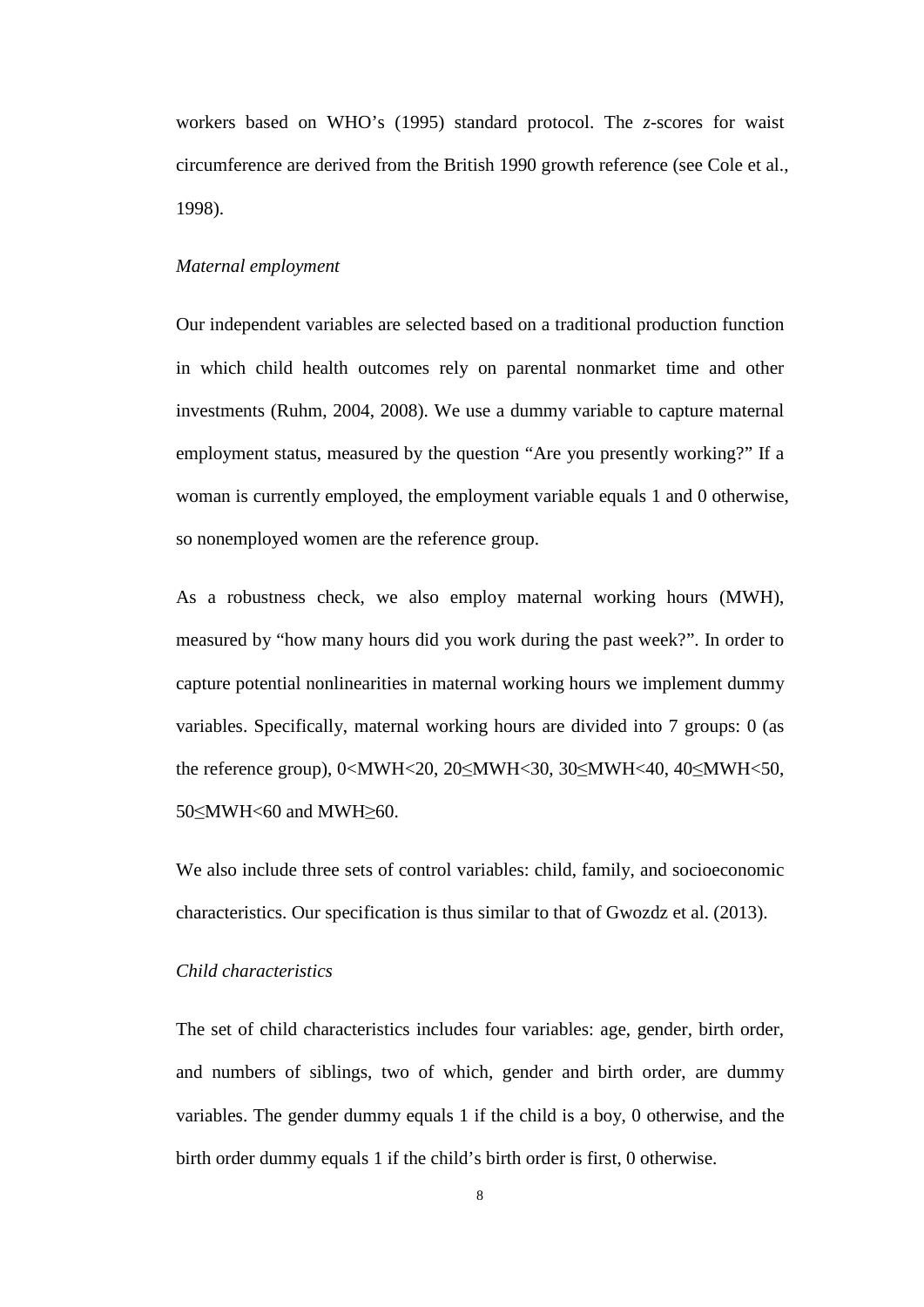#### *Family characteristics*

With regard to family characteristics, we include six variables: parental age (mother/father), parental BMI (mother/father), household size, and father's employment status, which is a dummy equal to 1 if the father is presently employed, 0 otherwise.

#### *Socioeconomic characteristics*

A third set of control variables measures the socioeconomic characteristics of household net income and parental education level. The latter is represented by years of schooling. Household income data were collected by trained interviewers based on a household questionnaire.

Our econometric model is as follows:

$$
W = \beta_0 + M\beta_1 + C\beta_2 + F\beta_3 + S\beta_4 + T\beta_5 + P\beta_6 + \mu
$$
 (1)

where *W* is a matrix of child obesity measures, *M* is a matrix of mother employment status, *C* is a matrix of child variables, *F* is a matrix of family variables, and *S* is a matrix of socioeconomic variables. *T* is a matrix of survey year dummies with 1997 as the reference year, *P* is a matrix of provincial dummies (Liaoning province as the reference),  $\mu$  is a matrix of disturbance error terms, and  $\beta_l$  is the key coefficient of interest. For equation (1), we estimate both OLS and quantile regressions.

It is important to stress, however, that establishing a causal relation between maternal employment and child weight is impossible in our cross-sectional setting, especially given that maternal employment status might be endogenous. In this case, determining the magnitude and direction of a possible bias a priori is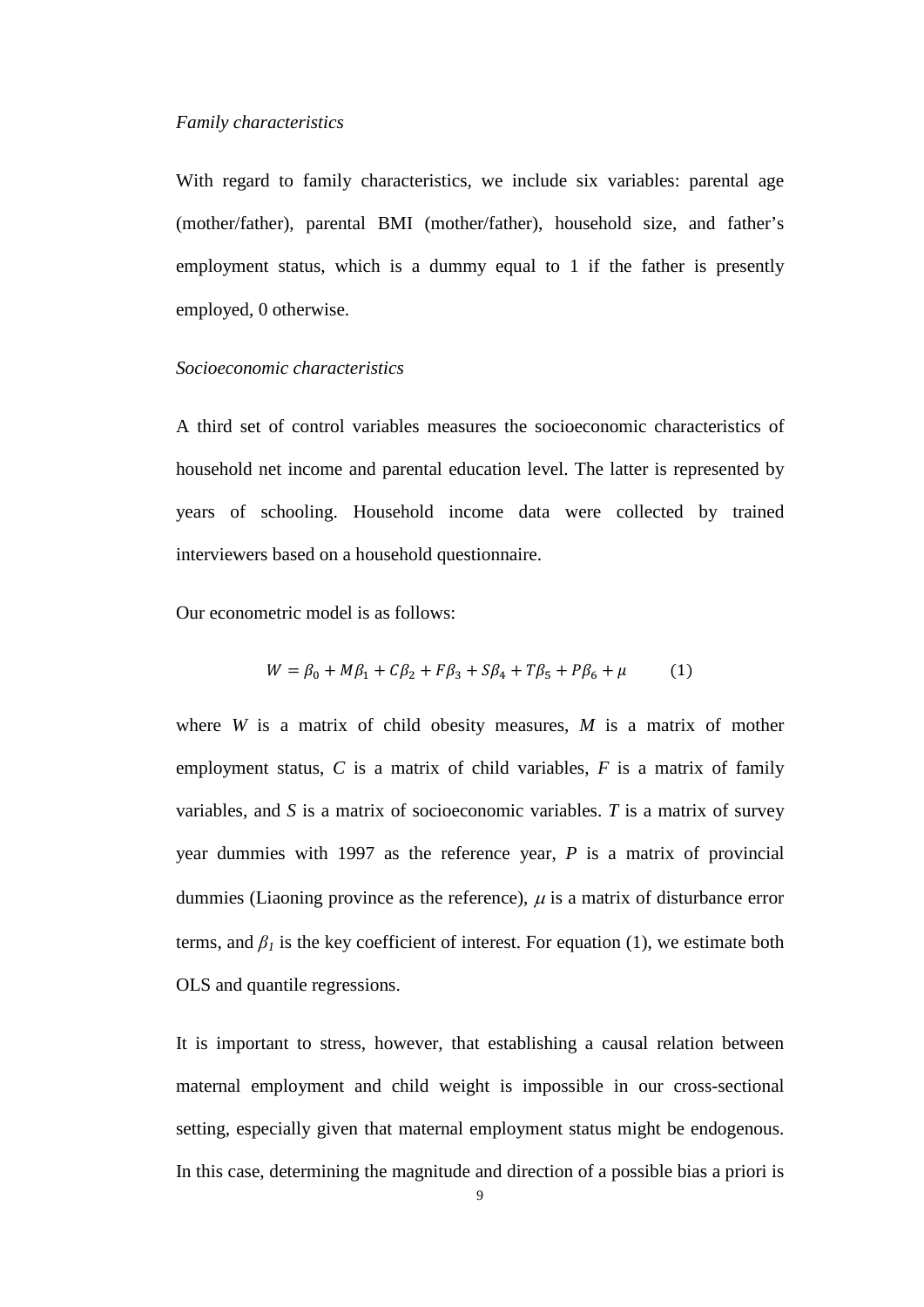not only difficult but purely speculative. In our analysis, therefore, we try to account for endogeneity by using a very rich set of child and family characteristics. [8](#page-9-0)

Nonetheless, it is still impossible to test whether or not our variable set eliminates all unobserved heterogeneity. It is worth noting, however, that all the IV-based research of which we are aware (e.g., Greve, 2011) shows maternal employment status to be clearly exogenous, which may lend some support for the assumption that the endogeneity of maternal employment may not be a major problem in such models.

#### *Diet*

 $\overline{a}$ 

Because obesity is generally a consequence of excess caloric intake combined with insufficient physical activity, this study measures children's dietary patterns using two variables: meals at home and caloric intake (kcal). The first is calculated as the ratio of meals taken at home (over 3 days) to total meal times; the second as the average daily caloric intake (averaged over 3 days). With the exception of children under the age of 12 (whose individual dietary intake is reported by the mother or caregiver), all respondents were asked directly about all food consumed inside and outside the home. Also recorded were food items, meal types, and places of food consumption on the previous day (Cui and Dibley, 2012).

<span id="page-12-0"></span><sup>8</sup> We also conducted our analysis with the use of the two-stage estimation procedure proposed by Lewbel (2012). In our case, we adopt child birth order and year dummies as instrumental candidates and our results show that there is no association between maternal employment and child adiposity. The estimate results of Lewbel's technique are not reported here but available from the authors upon request.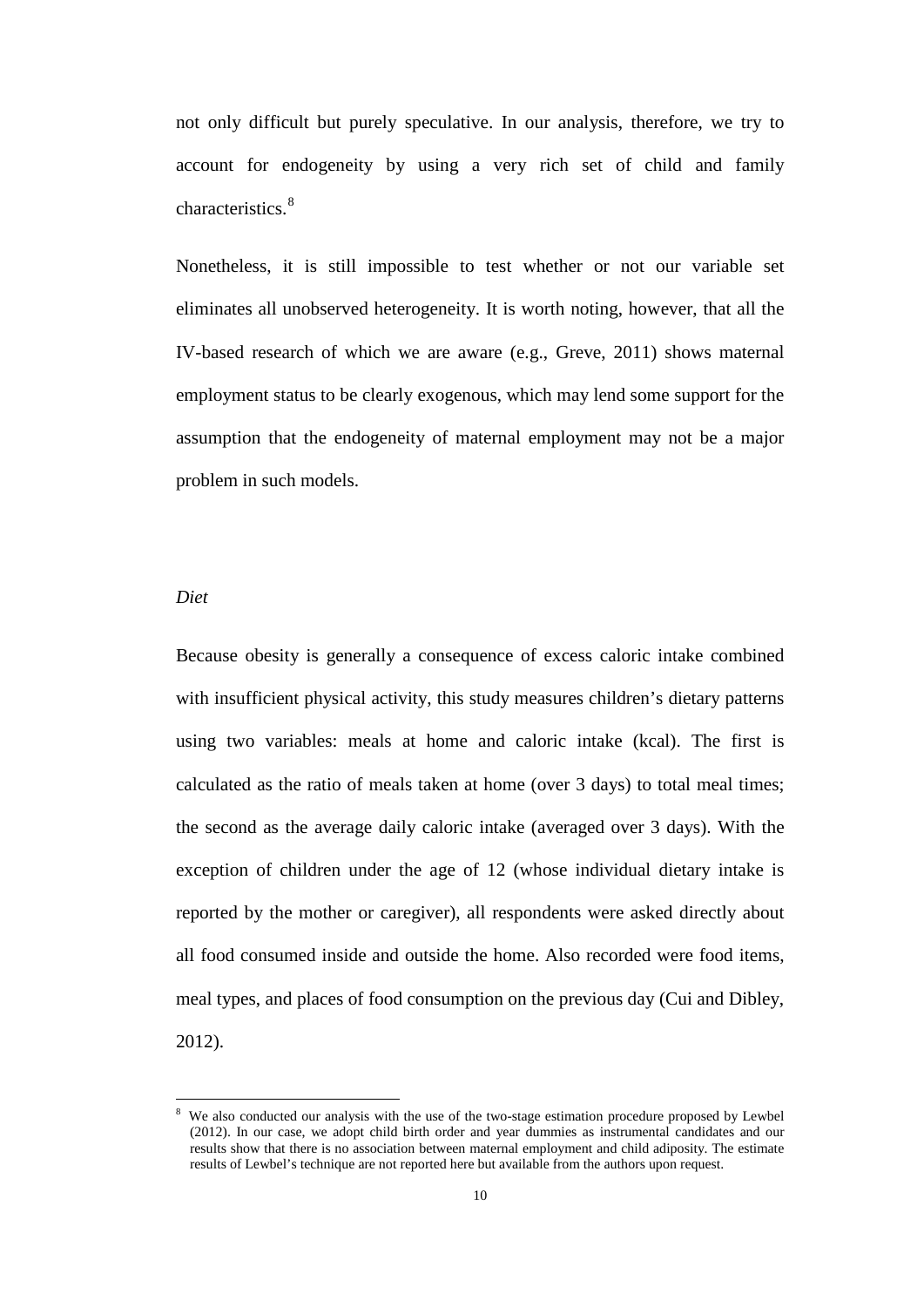#### *Physical activity*

A child's physical activity is measured by calculating the time a child spends weekly on physical exercise before or after school (measured in minutes per week). This physical exercise consists of 4 major types: gymnastics, track and swimming, ball games (e.g., basketball, volleyball, soccer, table tennis), and other sports (e.g., martial arts) (Dearth-Wesley et al., 2012). We also compute sedentary activity based on the total time spent watching TV, doing homework, and reading and writing (measured in minutes per week).

Our econometric model is thus

$$
P = \theta_0 + M\theta_1 + C\theta_2 + F\theta_3 + S\theta_4 + T\theta_5 + P\theta_6 + \mu \tag{2}
$$

where *P* is a matrix of diet and physical activity of children, *M* is a matrix of mother's employment status, *C* is a matrix of child variables, and *F* is a matrix of family characteristics. *S* is a matrix of socioeconomic variables. *T* is a matrix of survey year dummies with 1997 as the reference year, *P* is a matrix of provincial dummies (Liaoning province as the reference),  $\mu$  is a matrix of disturbance error terms, and  $\theta_l$  is the key coefficient of interest. For equation (2), we estimate OLS regressions.

#### *Statistical Analysis*

Our econometric models examine the association between childhood obesity and maternal employment using OLS regressions, which reveal substantial differences between urban and rural areas in China, especially with regards to economic development. Hence, as a robustness test, we also undertake an urban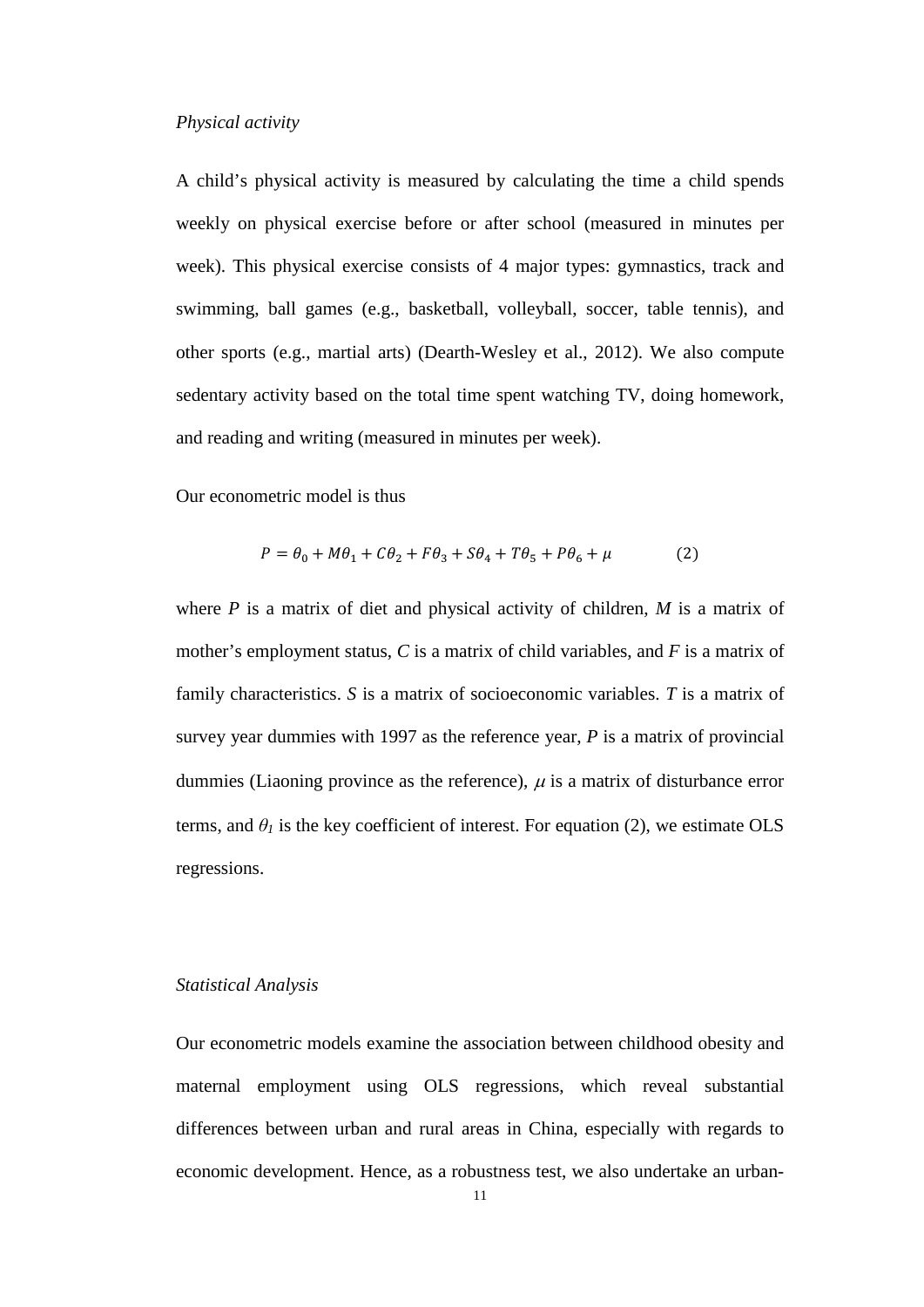rural comparison using quantile regressions to investigate the different impacts of maternal employment on pediatric adiposity at different points along the obesity measure distribution (see, e.g., Herbst and Tekin, 2011). We report the descriptive statistics in Appendix Table A1. The prevalence of employed mothers in our analysis is 78.8% in comparison to 21.2% unemployed mothers. Additionally, in urban area, the prevalence of employed mothers is 71.8%, which is approximately 10% lower than that of rural area<sup>[9](#page-12-0)</sup> (not reported in Table A1).

#### **IV. Results**

<span id="page-14-1"></span>j

#### *Maternal employment and childhood obesity*

The regressions<sup>[10](#page-14-0)</sup> examining the association between maternal employment and child obesity among the different age groups (see Table 1) indicate no significant relation between these two variables, a finding contrary to those in most previous studies but in line with Gwozdz et al. (2013) and Greve (2011). It is also worth noting that nearly all coefficients for maternal employment are negative, albeit not significantly so. This insignificant association of maternal employment with childhood obesity is further highlighted by evidence from the urban-rural comparison (see Table 1).

<sup>9</sup> In our dataset, 533 mothers are currently employed but 209 mothers are unemployed in urban area, while in rural area, the number of employed and unemployed mothers are 1531 and 345, respectively.

<span id="page-14-0"></span> $\frac{10}{10}$  Results also indicate that parental education is positively associated with child adiposity, which is echoed by some previous studies (Johnson et al., 2006; Lakshman et al., 2013).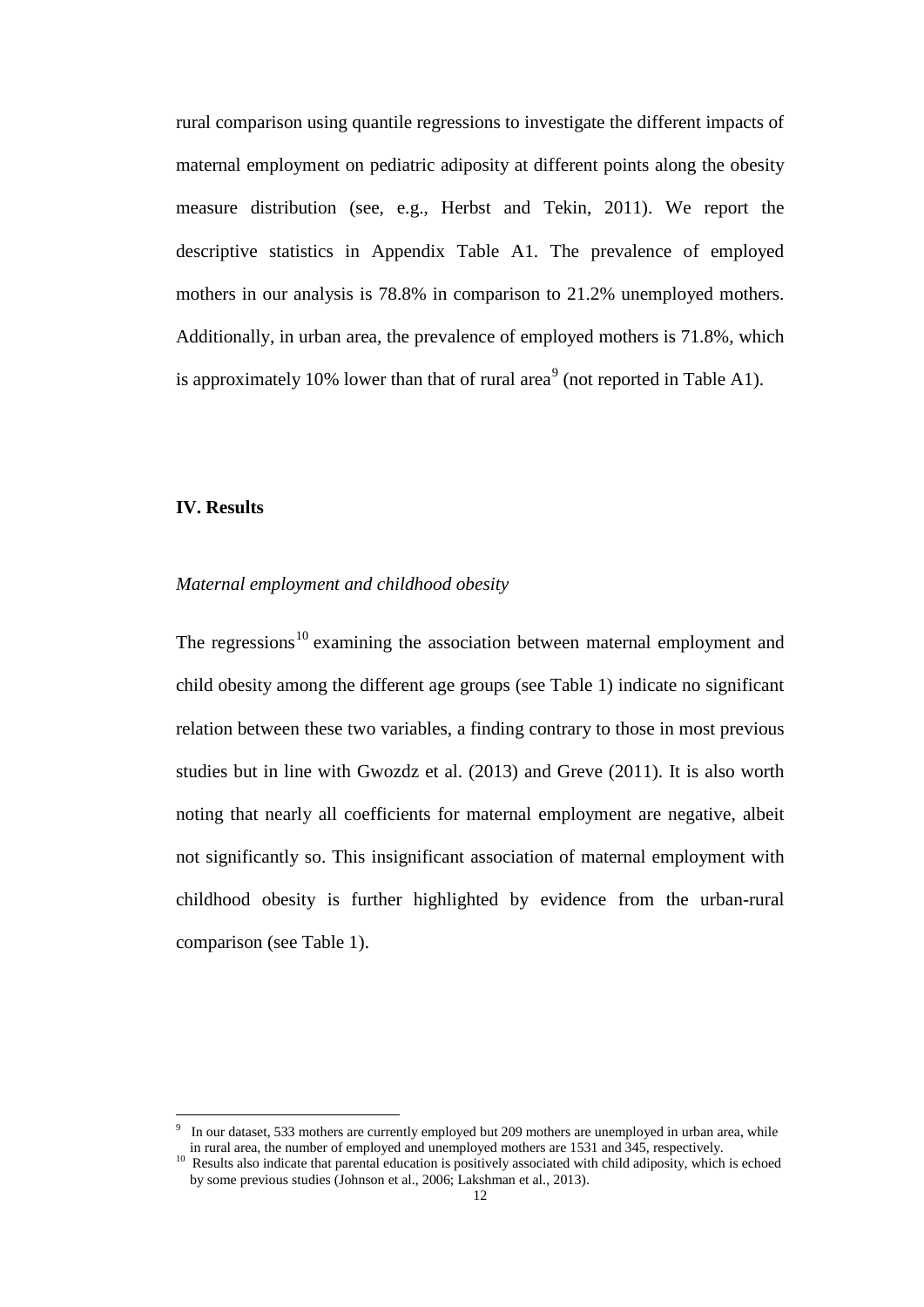| Variables           | BMI $z$ -score |          |          | Waist circumference z-score |          |          |
|---------------------|----------------|----------|----------|-----------------------------|----------|----------|
| Ages                | $3 - 17$       | $6 - 17$ | $3 - 5$  | $3 - 17$                    | $6 - 17$ | $3 - 5$  |
| All                 | $-0.087$       | $-0.056$ | $-0.145$ | $-0.039$                    | $-0.092$ | 0.317    |
|                     | (0.065)        | (0.067)  | (0.163)  | (0.101)                     | (0.105)  | (0.309)  |
| <b>Observations</b> | 2614           | 1863     | 751      | 2163                        | 1740     | 423      |
| Adj. $R^2$          | 0.090          | 0.135    | 0.023    | 0.045                       | 0.049    | 0.015    |
| Urban               | $-0.086$       | $-0.008$ | $-0.319$ | 0.021                       | 0.059    | $-0.166$ |
|                     | (0.115)        | (0.120)  | (0.322)  | (0.155)                     | (0.162)  | (0.455)  |
| <b>Observations</b> | 738            | 537      | 201      | 603                         | 490      | 113      |
| Adj. $R^2$          | 0.104          | 0.153    | 0.019    | 0.040                       | 0.053    | 0.000    |
| Rural               | $-0.078$       | $-0.082$ | $-0.069$ | $-0.074$                    | $-0.178$ | 0.594    |
|                     | (0.079)        | (0.084)  | (0.186)  | (0.130)                     | (0.138)  | (0.400)  |
| <b>Observations</b> | 1876           | 1326     | 550      | 1560                        | 1250     | 310      |
| Adj. $R^2$          | 0.087          | 0.125    | 0.033    | 0.049                       | 0.057    | 0.039    |

**Table 1 OLS estimates of maternal employment on obesity measures**

Source: China Health and Nutrition Survey, authors' calculations.

Note: Dependent variables are BMI z-score and waist circumference z-score. Controls include child, family and socioeconomic characteristics, dummies of year (1997 as the reference year), province (Liaoning as the reference) and urban (rural as the reference). Urban-rural split analysis is without urban dummy. 3-17 means 3≤child age≤17, 6-17 means 6≤child age≤17, and 3-5 means 3≤child age<6. Robust standard errors are in parentheses.

\* *p*<0.1, \*\**p*< 0.05, \*\*\**p*< 0.01.

In the results for the quantile regressions, maternal employment is only significantly *negatively* linked to BMI at the 50% and 95% cut-offs: that is, at the upper end of the BMI distribution (see Table 2). Taken at face value, this result seems to support the negative influence of maternal employment on BMI indicated in Greve (2011). Interestingly, however, using waist circumference as another variable for adiposity produces no significant results, which echoes Burkhauser and Cawley's (2008) conclusion that different measures of fatness can give rise to quite different results.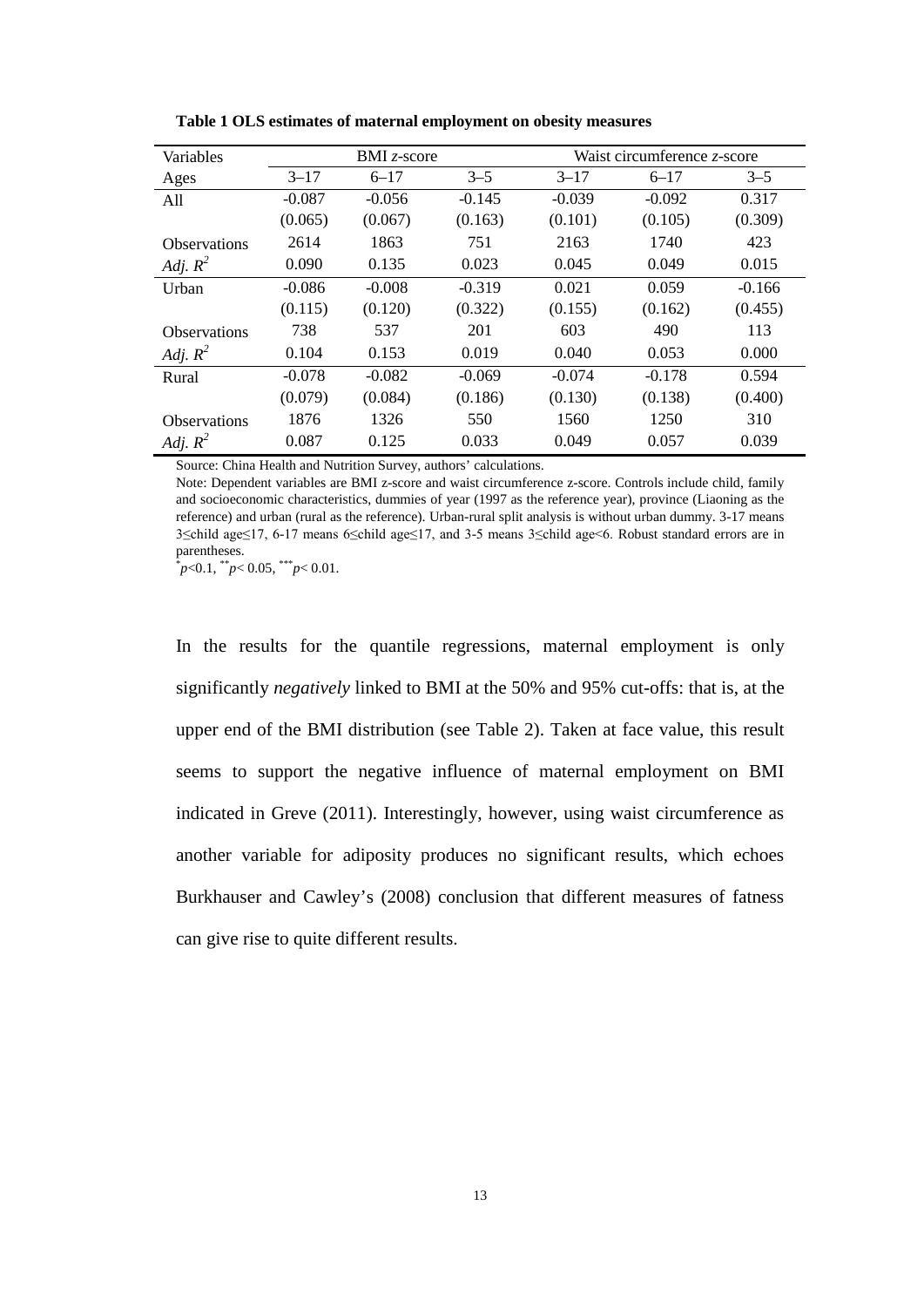| Variables                   | $(10\%)$ | (25%)    | (50%)       | (75%)    | (85%)    | (95%)                 |
|-----------------------------|----------|----------|-------------|----------|----------|-----------------------|
| $BMI z-score$               | $-0.010$ | $-0.098$ | $-0.142$ ** | $-0.109$ | $-0.098$ | $-0.269$ <sup>*</sup> |
|                             | (0.106)  | (0.082)  | (0.063)     | (0.087)  | (0.088)  | (0.151)               |
| <b>Observations</b>         | 2614     | 2614     | 2614        | 2614     | 2614     | 2614                  |
| Pseudo $R^2$                | 0.053    | 0.046    | 0.065       | 0.083    | 0.090    | 0.086                 |
| Waist circumference z-score | 0.060    | 0.032    | $-0.100$    | $-0.124$ | $-0.079$ | 0.022                 |
|                             | (0.200)  | (0.118)  | (0.088)     | (0.084)  | (0.116)  | (0.127)               |
| <b>Observations</b>         | 2163     | 2163     | 2163        | 2163     | 2163     | 2163                  |
| Pseudo $R^2$                | 0.051    | 0.034    | 0.034       | 0.036    | 0.051    | 0.071                 |

**Table 2 Quantile regression of maternal employment on obesity measures for 3-17 children**

Source: China Health and Nutrition Survey, authors' calculations.

Note: Dependent variables are BMI z-score and waist circumference z-score. Controls include child, family and socioeconomic characteristics, dummies of year (1997 as the reference year), province (Liaoning as the reference) and urban (rural as the reference). Bootstrapped standard errors are in parentheses. \*  $p < 0.1$ ,  $p < 0.05$ ,  $p < 0.01$ .

Overall, our analysis provides little evidence that children's current obesity is positively associated with current maternal employment status. However, as we cannot rule out the possibility that current maternal employment affects future obesity levels, we also analyze the effect of maternal employment on the direct drivers of obesity. If this effect is present, current maternal employment should have an immediate (i.e., not lagged) effect on children's diets and physical activity $^{11}$  $^{11}$  $^{11}$ .

#### *Maternal employment, diet, and physical activity*

As is evident from the estimates in Table 3, maternal working status is not significantly associated with caloric intake, meals at home, physical exercises, and/or sedentary activities. Nor does the urban-rural comparison reveal

<span id="page-16-0"></span><sup>&</sup>lt;sup>11</sup> If child weight is assumed to be a short-term outcome, child height might be a better proxy for long-term effects. Maternal employment may have a large impact on child height through increasing household income and improving child nutritional status. However, in our case, the correlation between maternal employment (including employment participation or working hours) and child height is negligibly small but negative.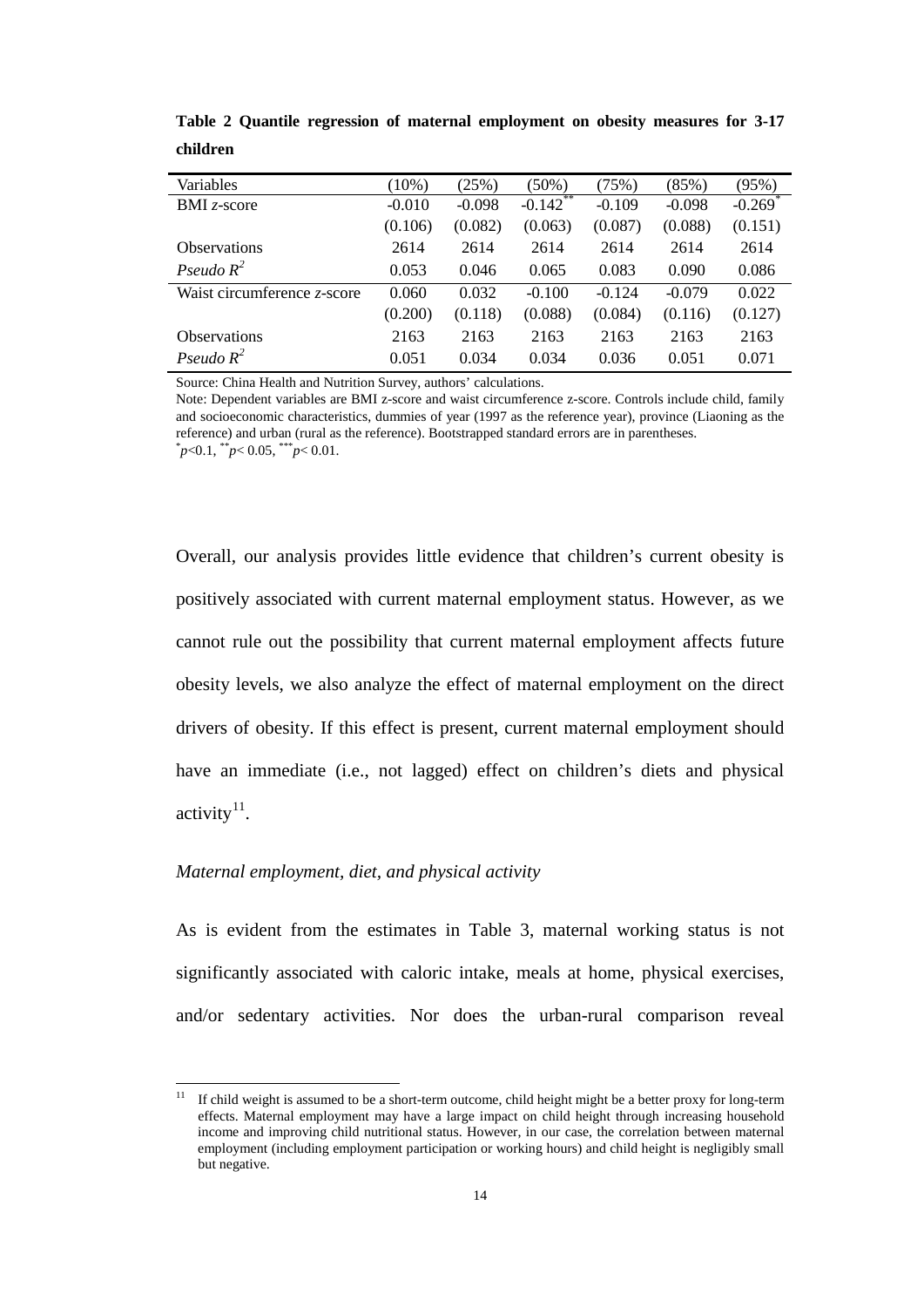significant results other than for meals at home in urban areas, which is significant at the 5% level.

| Variables           | Diet (ages $3-17$ ) |            |           | Physical activity (ages $5-17$ ) |  |  |
|---------------------|---------------------|------------|-----------|----------------------------------|--|--|
|                     | Calorie             | Meals      | <b>PE</b> | <b>SA</b>                        |  |  |
| All                 | $-0.015$            | 0.035      | 0.079     | $-0.018$                         |  |  |
|                     | (0.018)             | (0.040)    | (0.080)   | (0.034)                          |  |  |
| <b>Observations</b> | 2614                | 1768       | 563       | 941                              |  |  |
| Adj. $R^2$          | 0.273               | 0.159      | 0.008     | 0.048                            |  |  |
| Urban               | $-0.021$            | $0.188***$ | 0.099     | $-0.019$                         |  |  |
|                     | (0.033)             | (0.083)    | (0.112)   | (0.055)                          |  |  |
| <b>Observations</b> | 738                 | 494        | 217       | 321                              |  |  |
| Adj. $R^2$          | 0.197               | 0.200      | 0.046     | 0.107                            |  |  |
| Rural               | $-0.027$            | 0.008      | 0.038     | $-0.025$                         |  |  |
|                     | (0.021)             | (0.040)    | (0.120)   | (0.044)                          |  |  |
| <b>Observations</b> | 1876                | 1274       | 346       | 620                              |  |  |
| Adj. $R^2$          | 0.303               | 0.088      | 0.000     | 0.071                            |  |  |

**Table 3 OLS estimates of maternal employment on diet and physical activity**

Source: China Health and Nutrition Survey, authors' calculations.

Note: The sample size of diet estimates is restricted to 1997, 2000, 2004, 2006 and 2009 (dependent variables are translog calorie intake and meals at home). And the sample size for estimates of physical activity and sedentary activities is restricted to 2004, 2006 and 2009 (dependent variables are translog physical exercise and sedentary activity). Controls include child, family and socioeconomic characteristics, dummies of year (1997 as the reference year), province (Liaoning as the reference) and urban (rural as the reference). Urban-rural split analysis is without urban dummy. PE means physical exercise. SA means sedentary activities. Robust standard errors are in parentheses.

#### $p < 0.1$ ,  $p < 0.05$ ,  $p < 0.01$ .

#### **V. Robustness checks**

#### *Do maternal working hours really matter?*

Our analysis above focused on maternal working status as the CHNS has a large share of missing values with regards to the working time of the mother (more than 50% of observations in our sample of mothers). Nevertheless, as the length of the working day may be more informative than the employment status (see also Scholder, 2008), we analyze the working time information for a sample for which information is available. In order to explore nonlinearity in working hours, we include dummy variables of maternal working hours into our analysis. It is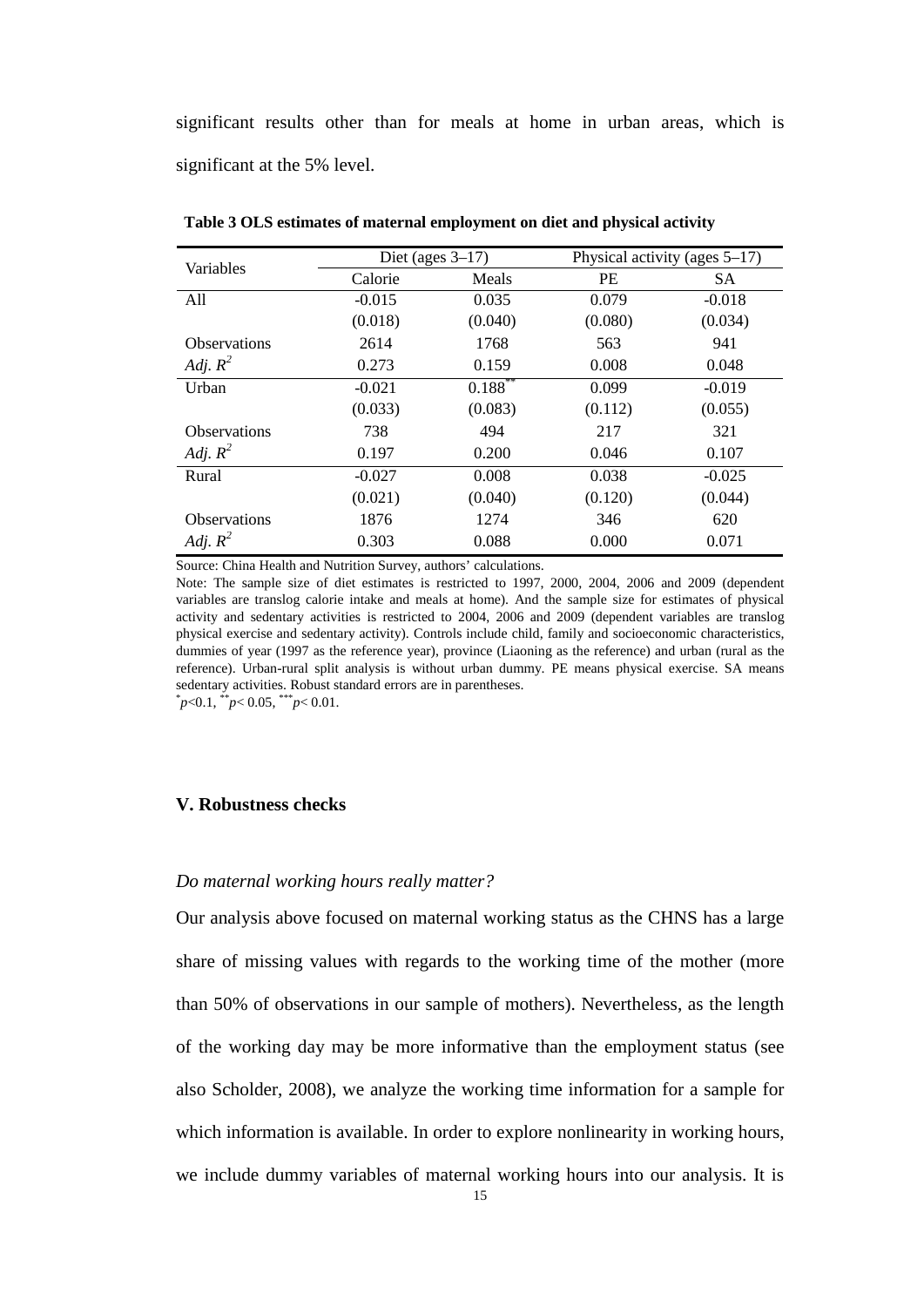evident that, although the impact of maternal working hours on the z-score of BMI might be nonlinear, the estimates are not significant (see Table A2 in the Appendix)<sup>[12](#page-16-0)</sup>. These results thus do not either provide evidence of significant nonlinear effects of maternal working hours on child fatness.

#### *Does grand-parenting really matter?*

In China, the involvement of grandparents in the upbringing of their grandchildren is a topic of much public debate (see also Chen et al., 2011). Considering the important role of grand-parenting in China and its potential substitution of maternal child care when mothers are employed, we investigate how childcare of 3-6 year-old child by grandmothers associates with child adiposity among employed mothers. We focus on children aged 3-6 year as information on time input of childcare is only available for children in this age group. Furthermore, the demand for external childcare like grand-parenting is most probably much larger for these younger children. Considering the possible nonlinearities in grandmother childcare hours (GCH), we also use dummy variables of weekly childcare hours (no childcare as the reference group, 0<GCH<6, 6≤GCH<20 and GCH≥20). Results indicate that grandmother's childcare hours are generally negatively associated with z-scores of child BMI, but the estimates are statistically insignificant (see Table A3). As our estimation is based on a relatively small sample size (observations=169), power is obviously limited. The results may suggest, however, that such informal childcare by grandmothers might have beneficial effects and could be an effective

<sup>12</sup> Alternatively, we also checked the nonlinearity nexus between maternal working hours and childhood obesity by using maternal working hours and its squared as well as cubic terms. The conclusions are the same.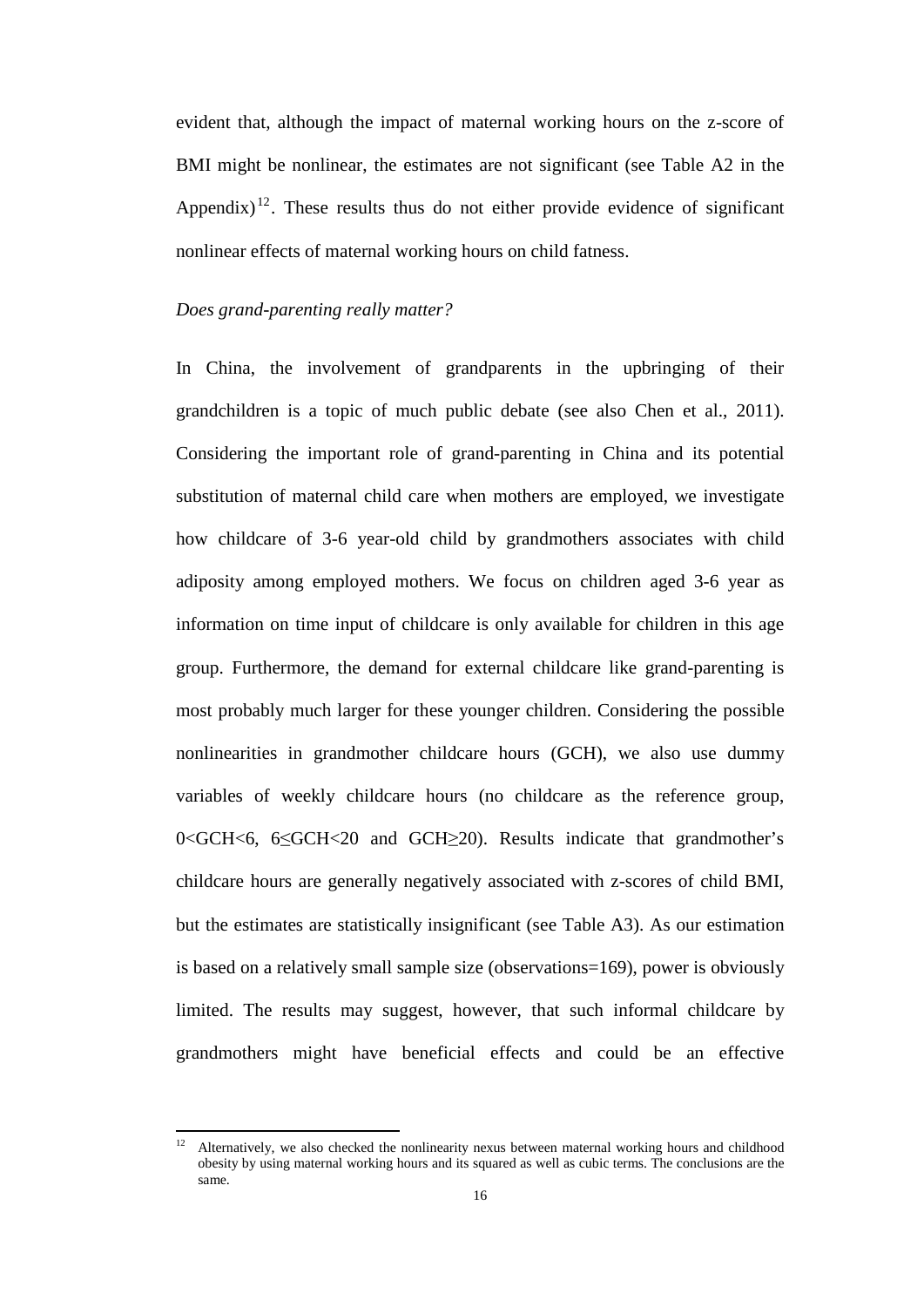counterbalance against the negative effects of childhood obesity arising from maternal employment.

#### **VI. Conclusions**

The present study is the first to investigate the association between maternal employment and child adiposity in China while taking into account child, family, and socioeconomic characteristics. The analysis is based on a large 9-province survey, the China Health and Nutrition Survey (CHNS), which has been successfully administered for several waves and is subject to strict quality control strategies (Tudor-Locke et al., 2003). Although the detailed data it provides on dietary patterns and child physical activity enable direct analysis of maternal employment's impact on diet and physical activities, even after distinguishing between rural and urban households, we find no relation between maternal employment and the objective measures of childhood obesity. Furthermore, maternal employment does not appear to be related to either diet or children's physical activity.

Some limitations obviously deserve mention. First, our analysis is cross-sectional, thereby rendering a causal analysis impossible. Moreover, with regard to physical and sedentary activities (for those 6 years and older), we use selfreported data, which could produce biased reports of the time spent on physical activities and the intensity of participation (Hussey et al., 2007). In addition, we use Western growth charts, which might give rise to biases in evaluating central childhood obesity (as measured by waist circumference) in China. Finally, our analysis is sometimes hindered by relatively small sample sizes (and thus large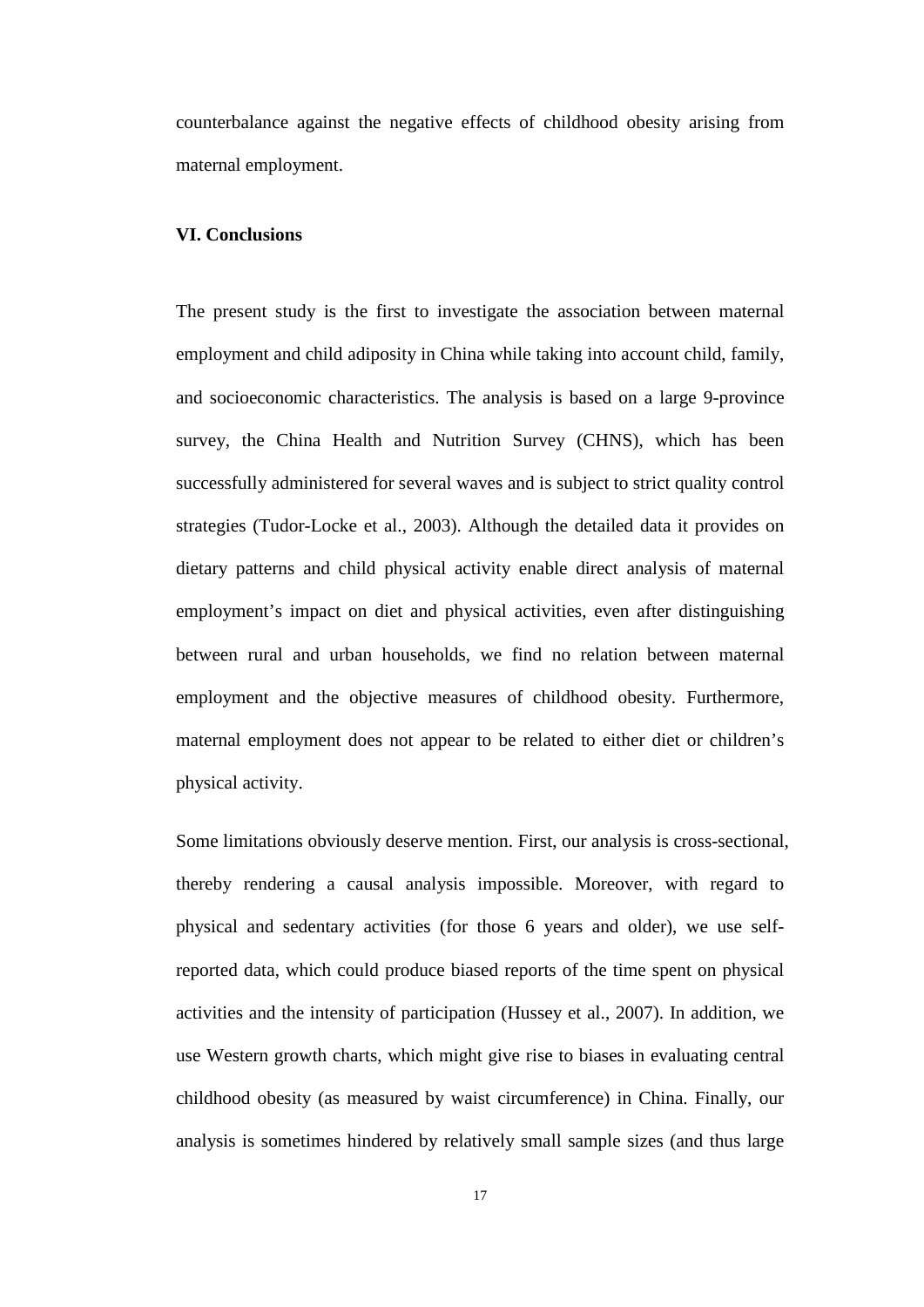standard errors) – especially when taking a more differentiated look at subsamples.

Nevertheless, our results for China are well in line with recent empirical evidence for Europe (Greve, 2011; Gwozdz et al., 2013) and provide further evidence that maternal employment may not be detrimental to child obesity. In fact, our results show that, if anything, maternal employment may lower levels of childhood obesity, a finding tentatively explainable by the fact that, in China, the main resource for informal child care is grandparents, who are likely to provide a high quality of care.

#### **Acknowledgments**

*This research uses data from the China Health and Nutrition Survey (CHNS). We thank the National Institute of Nutrition and Food Safety, China Center for Disease Control and Prevention; the Carolina Population Center, University of North Carolina at Chapel Hill; the National Institutes of Health (NIH; R01- HD30880, DK056350, and R01-HD38700); and the Fogarty International Center, NIH, for financial support for the CHNS data collection and analysis files since 1989. We thank those parties, the China-Japan Friendship Hospital, and the Ministry of Health for support for CHNS 2009 survey. The study is an output of the first author's (Peng Nie) scholarship from the Food Security Center from the University of Hohenheim, which is part of the DAAD (German Academic Exchange Service) program "Exceed" and is supported by DAAD and the German Federal Ministry for Economic Cooperation and Development (BMZ), in cooperation with the Department of Household and Consumer*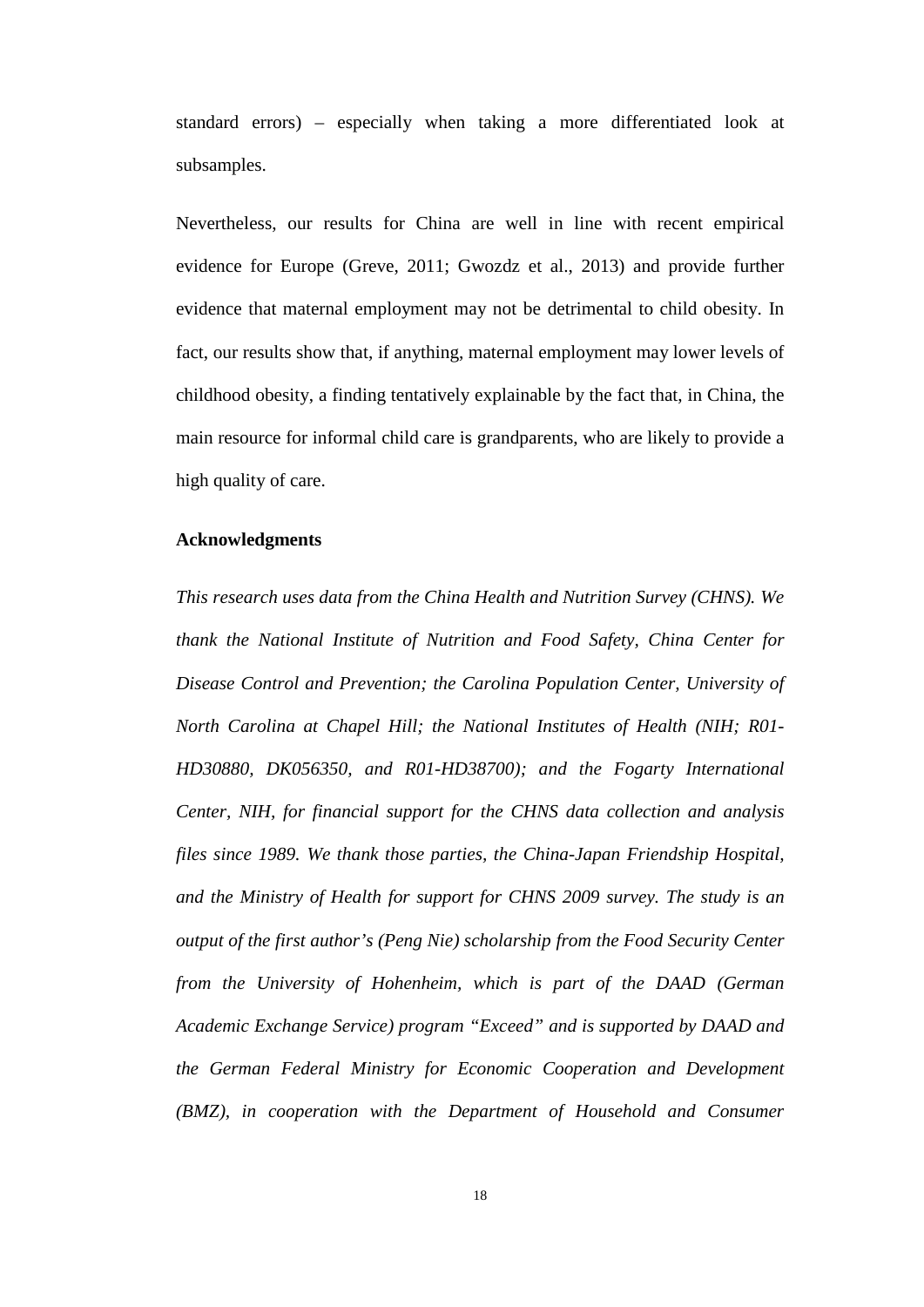*Economics, Institute for Health Care & Public Management, University of Hohenheim.*

*We would also like to thank two anonymous referees for valuable comments. All remaining errors are our own.* 

#### **References**

Anderson, P.M., Butcher, K.F., and Levine, P.B. (2003) Maternal employment and overweight children, *Journal of Health Economics*, **22**, 477-504.

Benson, L., and Mokhtari, M. (2011) Parental employment, shared parent–child activities and childhood obesity, *Journal of Family and Economic Issues*, **32**, 233-244.

Bishop, J. (2011) The effect of maternal employment on youth overweight in Australia, *Economic Record*, **87**, 92-104.

Brown, J.E., Broom, D.H., Nicholson, J.M., and Bittman, M. (2010) Do working mothers raise couch potato kids? Maternal employment and children's lifestyle behaviors and weight in early childhood, *Social Science & Medicine*, **70**, 1816-24.

Baker, M., and Milligan, K. (2008) Maternal employment, breastfeeding, and health: Evidence from maternity leave mandates, *Journal of Health Economics*, **27**, 871-87.

Bonke, J., and Greve, J. (2012) Children's health-related life-styles: How parental child care affects them, *Review of Economics of the Household*, **10**, 557-72.

Burkhauser, R.V., and Cawley, J. (2008) Beyond BMI, the value of more accurate measures of fatness and obesity in social science research, *Journal of Health Economics*, **27**, 519-29.

Cawley, J. (2009) The economics of childhood obesity, *Health Affairs*, **29**, 363-71.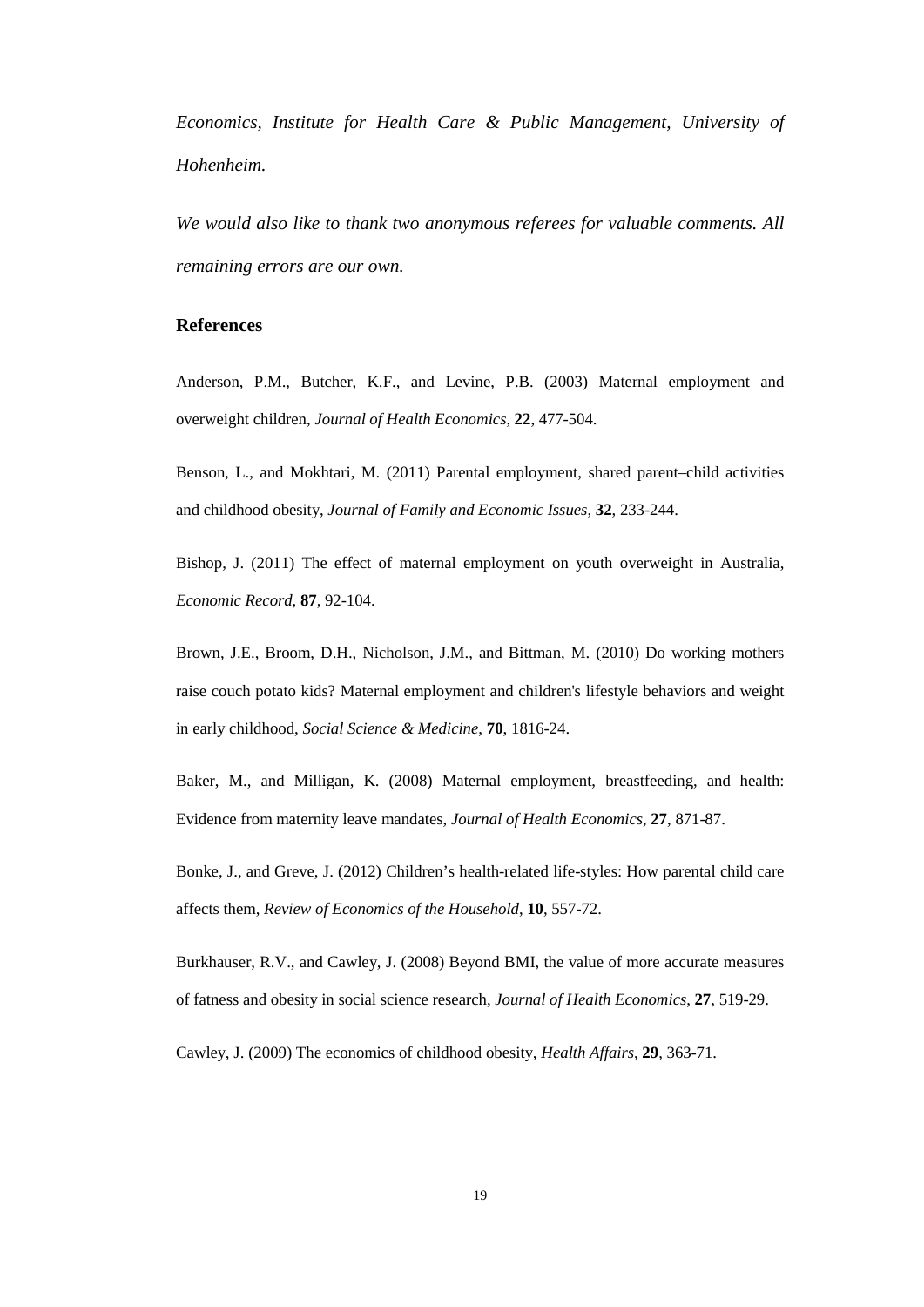Cui, Z.H., Huxley, R., Wu, Y.F., and Dibley, M.J. (2010) Temporal trends in overweight and obesity of children and adolescents from nine provinces in China from 1991-2006, *International Journal of Pediatric Obesity*, **5**, 365-74.

Cawley, J., and Liu, F. (2012) Maternal employment and childhood obesity: A search for mechanisms in time use data, *Economics and Human Biology*, **10**, 352-64.

Crabtree, S., and Pugliese, A. (2012) China outpaces India for women in the workforce. Available at [http://www.gallup.com/poll/158501/china-outpaces-india-women](http://www.gallup.com/poll/158501/china-outpaces-india-women-workforce.aspx)[workforce.aspx](http://www.gallup.com/poll/158501/china-outpaces-india-women-workforce.aspx) (accessed 15 July 2013)

Cooke, F.L. (2005) Women's managerial careers in china in a period of reform, *Asia Pacific Business Review*, **11**, 149-62.

Champion, S.L., Rumbold, A.R., Steele, E.J., Giles, L.C., Davies, M.J. and Moore, V.M. (2012) Parental work schedules and child overweight and obesity, *International Journal of Obesity*, **36**, 573-80.

Chia, Y.F. (2008) Maternal labour supply and childhood obesity in Canada: Evidence from the NLSCY, *Canadian Journal of Economics*, **41**, 217-42.

Cole, T.J., Bellizzi, M.C., Flegal, K.M., and Dietz, W.H. (2000) Establishing a standard definition for child overweight and obesity worldwide: International survey, *BMJ*, **320**, 1240-3.

Cole T.J., Freeman, J.V., and Preece, M.A. (1998) British 1990 growth reference centiles for weight, height, body mass index and head circumference fitted by maximum penalized likelihood, *Statistics in Medicine*, **17**, 407-29.

Cui, Z.H., and Dibley, M.J. (2012) Trends in dietary energy, fat, carbohydrate and protein intake in Chinese children and adolescents from 1991 to 2009, *British Journal of Nutrition*, **108**, 1292-9.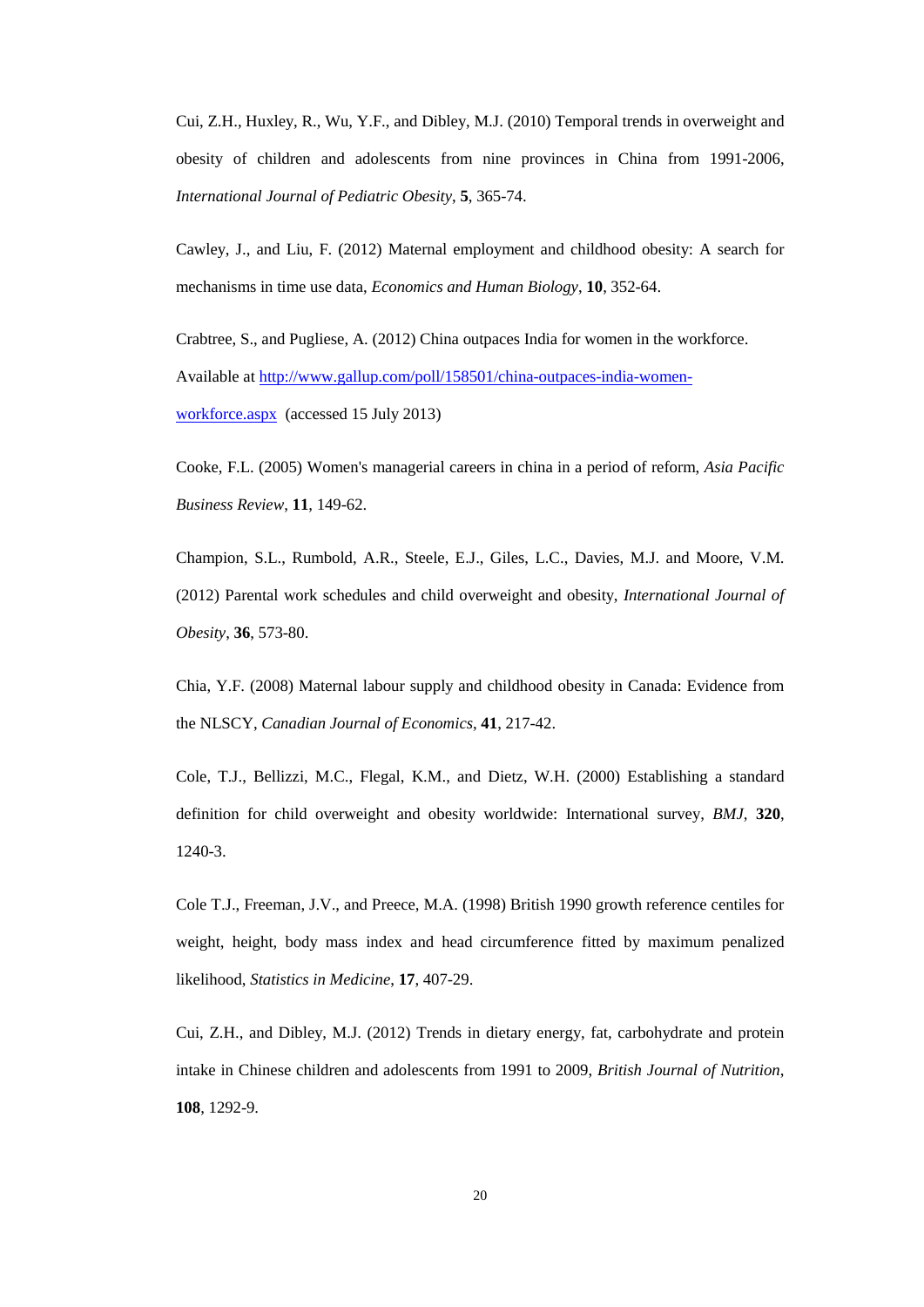Chen, F.N., Liu, G.Y., and Mair, C.A. (2011), "Intergenerational ties in context: Grandparents caring for grandchildren in China", *Social Forces*, 90(2): 571-594.

Demerath, E.W., Schubert, C.M., Maynard, L.M., Sun, S.S., Chumlea, W.C., Pickoff, A., Czerwinski, S.A., Towne, B., and Siervogel, R.M.. (2006) Do changes in body mass index percentile reflect changes in body composition in children? Data from the FELS longitudinal study, *Pediatrics*, **117**, e487–95.

Dearth-Wesley, T., Gordon-Larsen, P., Adair, L.S., Zhang, B., and Popkin, B.M. (2012) Longitudinal, cross-cohort comparison of physical activity patterns in Chinese mothers and children, *International Journal of Behavioral Nutrition and Physical Activity*, **9**, 39.

Fertig, A., Glomm, G., and Tchernis, R. (2009) The connection between maternal employment and childhood obesity: Inspecting the mechanism, *Review of Economics of the Household*, **7**, 227-55.

Greve, J. (2011) New results on the effect of maternal work hours on children's overweight status: Does the quality of child care matter? *Labour Economics*, **18**, 579-90.

Gwozdz, W., Sousa-Poza, A., Reisch, L.A., Ahrens, W., Henauw, S.D., Eiben, G., Fernández-Alvira, J.M., Hadjigeorgiou, C., Kovács, E., Lauria, F., Veidebaum, T., Williams, G., and Bammann, K. (2013) Maternal employment and childhood obesity - A European perspective, *Journal of Health Economics*, **32**, 728-42.

Garcia, E., Labeaga, J., and Ortega, C. (2006) Maternal employment and childhood obesity in Spain, Working Paper FEDEA, FEDEA and UNED, Madrid.

Gaina, M.S., Chandola, T., Marmot, M., and Kagamimori, S. (2009) Mother employment status and nutritional patterns in Japanese junior high schoolchildren, *International Journal of Obesity*, **33**, 753-57.

Hill, J.O., and Peters, J.C. (1998) Environmental contributions to the obesity epidemic, *Science*, **280**, 1371-4.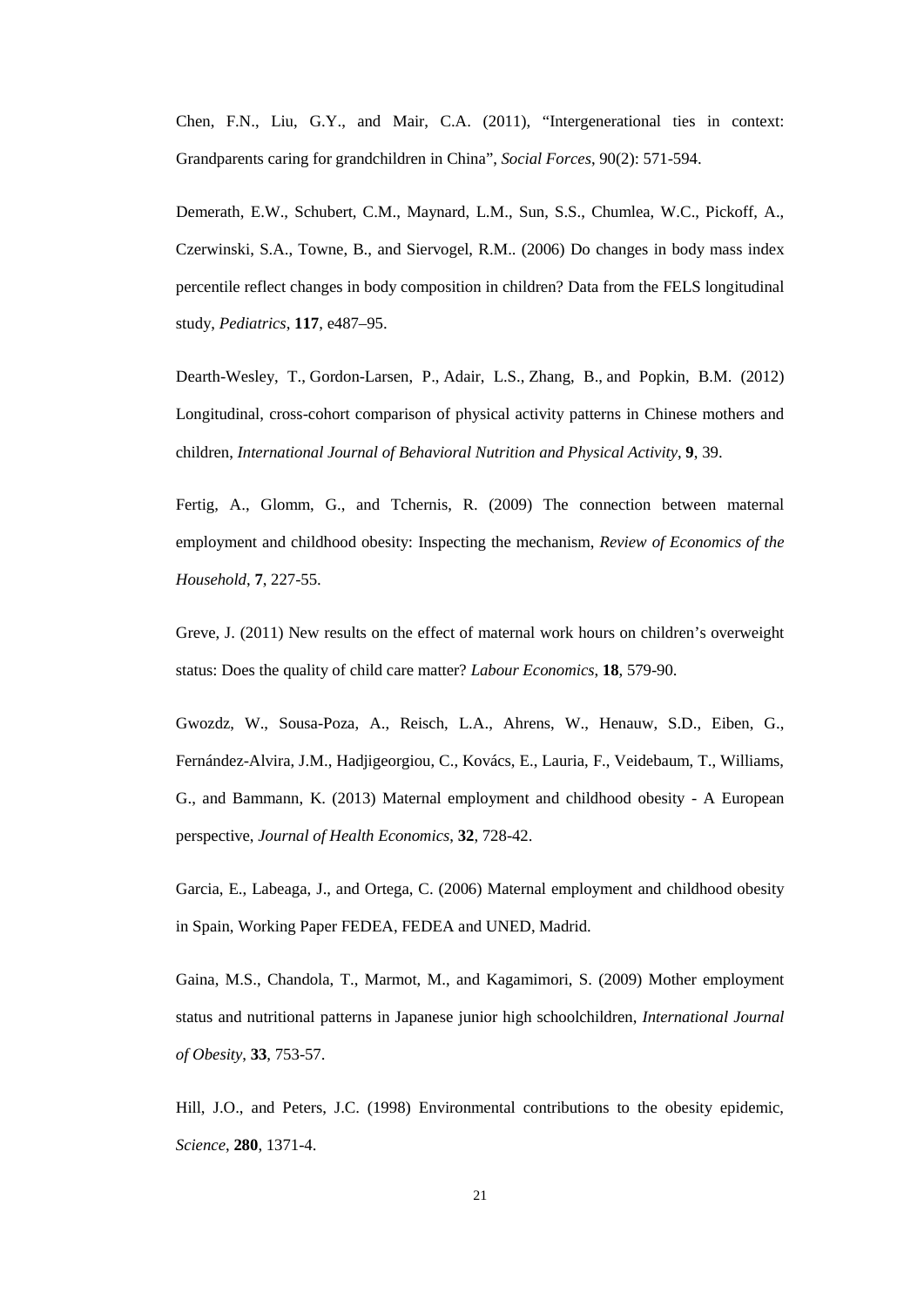Hill, J.O., Wyatt, H.R., Reed, G.W., and Peters, J.C. (2003) Obesity and the environment: where do we go from here? *Science*, **299**, 853-5.

Hossain, P., Kawar, B., and El Nahas, M. (2007) Obesity and diabetes in the developing world-a growing challenge, *The New England Journal of Medicine*, **356**, 213-5.

Herbst, C.,and Tekin, E. (2011) Child care subsidies and childhood obesity, *Review of Economics of the Household*, **9**, 349-78.

Hawkins, S.S., Cole, T.J., Law, C., and The Millennium Cohort Study Child Health Group. (2008) Maternal employment and early childhood overweight: Findings from the UK millennium cohort study, *International Journal of Obesity*, **32**, 30-8.

Horton, S., and Campbell, C. (1991) Wife's employment, food expenditures, and apparent nutrient intake: Evidence from Canada, *American Agricultural Economics Association*, **73**, 784–94.

Hussey, J., Bell, C., and Gormley, J. (2007) The measurement of physical activity in children, *Physical Therapy Reviews*, **12**, 52-8.

Liang, Y.J., Xi, B., Song, A.Q., Liu, J.X., and Mi, J. (2012) Trends in general and abdominal obesity among Chinese children and adolescents 1993-2009, *Pediatric Obesity*, **7**, 355-64.

Li, P. (2012) Obesity is a growing concern in China, Available at [http://www.china.org.cn/china/2012-09/14/content\\_26521029.htm](http://www.china.org.cn/china/2012-09/14/content_26521029.htm) (accessed 15 July 2013)

Los Angeles Times, (2010) China raising a generation of left-behind children, Available at <http://articles.latimes.com/print/2010/sep/29/world/la-fg-china-left-behind-20100930> (accessed 15 July 2013)

Luo, G.F. (2005) From 10 million to 130 million, how many rural left behind children, *Youth Exploration*, **2**, 3-6. (in Chinese)

Liu, H., Fang, H., and Zhao, Z. (2013) Urban-rural disparities of child health and nutritional status in China from 1989 to 2006, *Economics and Human Biology*, **11**, 294-309.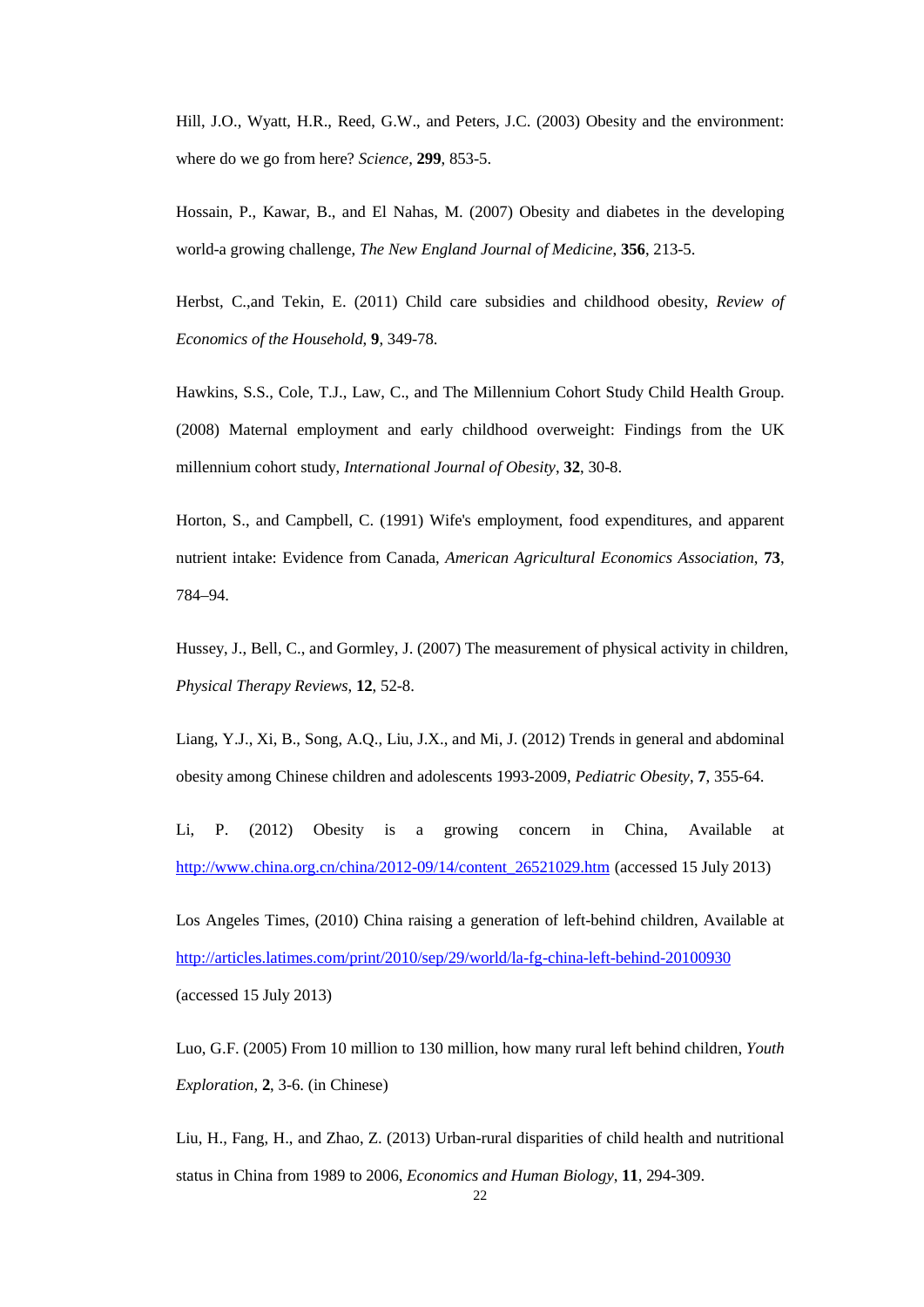Liu, E., Hisao, C., Matsumoto, T., and Chou, S.Y. (2009) Maternal full-time employment and overweight children: Parametric, semi-parametric, and non-parametric assessment, *Journal of Econometrics*, **152**, 61-9.

Liu, H.Y. (2008) The China health and nutrition survey, an important database for poverty and inequality research, *Journal of Economic Inequality*, **6**, 373-6.

Lewbel, A. (2012) Using heteroscedasticity to identify and estimate mismeasured and endogenous regressor models, *Journal of Business and Economic Statistics*, **30**, 67-80.

Lakshman, R., Zhang, J., Zhang, J.D. Koch, F.S., Marcus, C., Ludvigsson, J., Ong, K.K., and Sobko, T. (2013) Higher maternal education is associated with favourable growth of young children in different countries, *Journal of Epidemiology and Community Health*, **67**, 595-602.

Johnson, C.A., Xie, B., Liu, C.H., Reynolds, K.D., Chou, C.H., Koprowski, C., Gallaher, P., Spruitj-metz, D., Guo, Q., Sun, P., Gong, J.,and Palmer, P. (2006) Socio-demographic and cultural comparison of overweight and obesity risk and prevalence in adolescents in Southern California and Wuhan, China, *The Journal of Adolescent Health*, **39**, 925.e1-8

Miller, D.P. (2011) Maternal work and child overweight and obesity: The importance of timing, *Journal of Family and Economic Issues*, **32**, 204-18.

Miller, D.P. and Han, W-J. (2008) Maternal nonstandard work schedules and adolescent overweight, *The American Journal of Public Health*, **98**, 1495-1502.

Morrissey, T.W., Kalil, A., and Dunifon, R.E. (2011) Maternal employment, work schedules, and children's Body Mass Index, *Child Development*, **82**, 66-81.

McCracken, V., and Brandt, J. (1987) Household consumption of food-away-from-home: Total expenditure and by type of food facility, *American Agricultural Economics Association*, **69**, 274-84.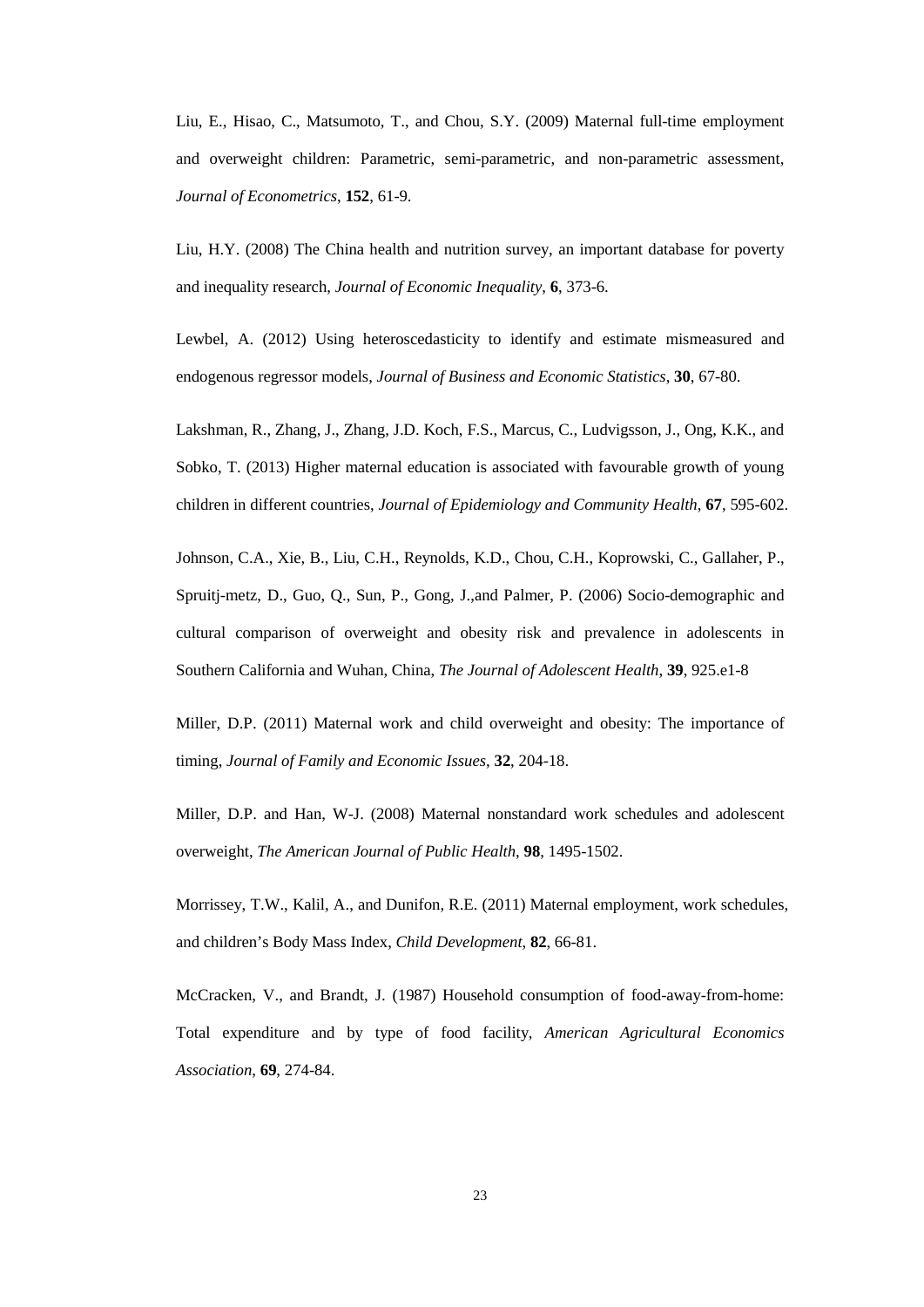Ma, Y.N., Chen, T., Wang, D., Liu, M.M., He, Q.C., and Dong, G.H. (2011) Prevalence of overweight and obesity among preschool children from six cities of northeast China, *Archives of Medical Research*, **42**, 633-40.

Monasta, L., Batty, G.D., Cattaneo, A., Lutje, V., Ronfani, L., Van Lenthe, F.J,, and Brug, J. (2010) Early-life determinants of overweight and obesity: A review of systematic reviews, *Obesity Review*s. **11**, 695-708.

McCarthy, H.D., Jarrett, K.V., and Crawley, H.F. (2001) The development of waist circumference percentiles in British children aged 5.0-16.9 y, *European Journal of Clinical Nutrition*, **55**, 902-7.

Neumark-Sztainer, D., Hannan, P.J., Story, M. Croll, J., and Perry, C. (2003) Family meal patterns, associations with socio-demographic characteristics and improved dietary intake among adolescents, *Journal of the American Dietetic Association*, **103**, 317–22

OECD. (2012) Obesity Update 2012. Available at<http://www.oecd.org/health/49716427.pdf> (accessed 15 July 2013)

Phipps, S.A., Lethbridge, L., and Burton, P. (2006) Long-run consequences of parental paid work hours for child overweight status in Canada, *Social Science & Medicine*, **62**, 977–86

Popkin, B.M., Du, S.F., Zhai, F.Y., and Zhang, B. (2011) Cohort profile: The China health and nutrition survey-monitoring and understanding socio-economic and health change in China, 1989-2011, *International Journal of Epidemiology*, **39**, 1435-40.

Ruhm, C.J. (2008) Parental employment and adolescent development, *Labour Economics*, **15**, 958-83.

Rolland-Cachera, M.F. (2011) Childhood obesity, current definitions and recommendations for their use, *International Journal of Pediatric Obesity*, **6**, 325-31.

Ruhm, C.J. (2004) Parental employment and child cognitive development, *Journal of Human Resources*, **39**, 155-92.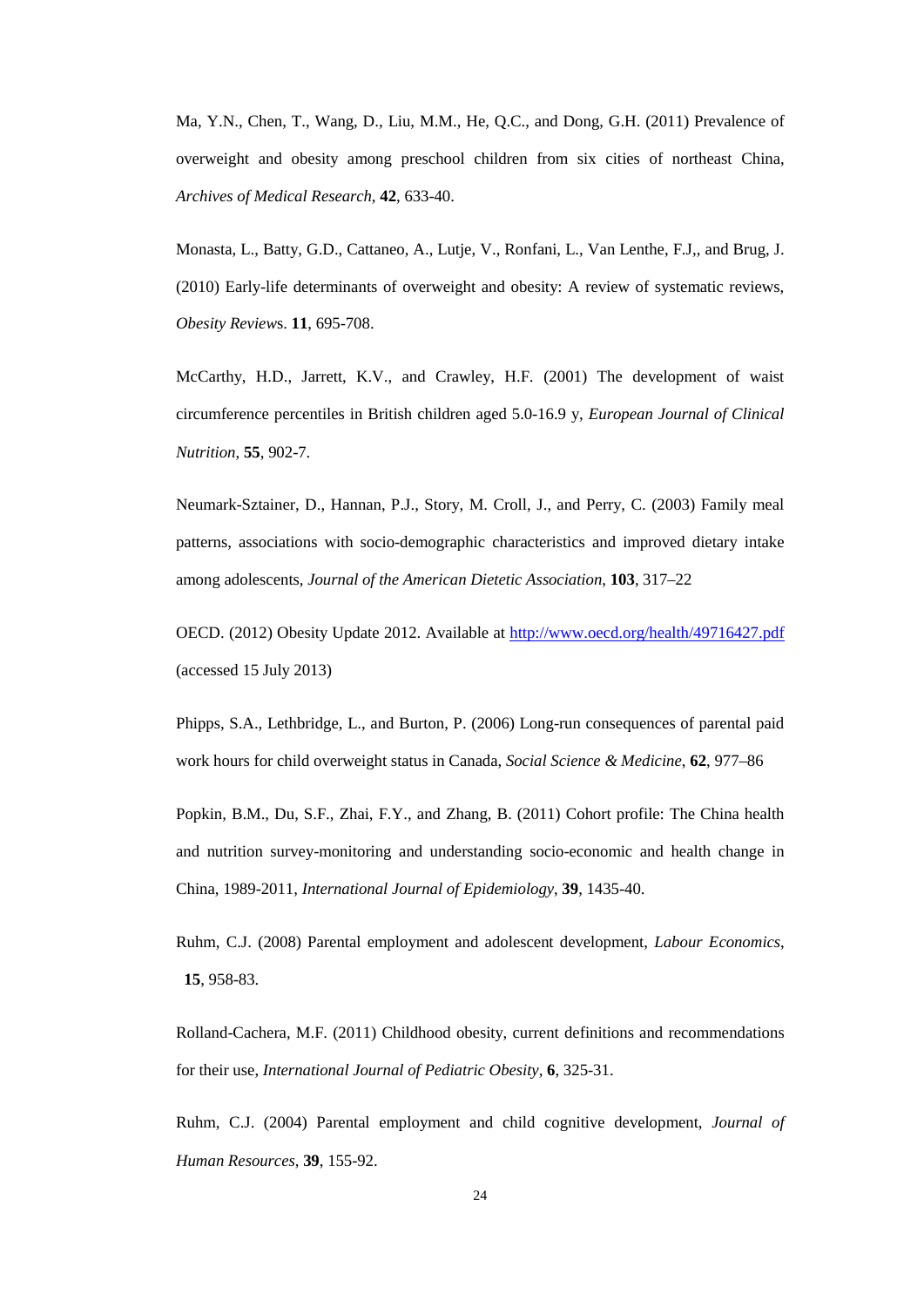Sassi, F. (2010) Obesity and the economics of prevention – fit not fat, OECD Publishing, Paris.

Song, Y., Wang H.J., Ma, J., and Wang, Z. (2013) Secular trends of obesity prevalence in urban Chinese children from 1985 to 2010: Gender disparity, *PLoS ONE*, **8**, e53069.

Scholder, S. (2008) Maternal employment and overweight children: Does timing matter? *Health Economics*, **17**, 889-906.

Siega-Riz, A.M., Carson, T., and Popkin. B. (1998) Three square meals or mostly snacks– What do teens really eat? A sociodemographic study of meal patterns, *Journal of Adolescent Health*, **22**, 29–36.

Tudor-Locke, C., Ainsworth, B.E., Adair, L.S., Du, S.F., and Popkin, B.M. (2003) Physical activity and inactivity in Chinese school-aged youth: The China Health and Nutrition Survey, *International Journal of Obesity*, **27**, 1093-9.

Xi, B., Liang, Y., He, T., Reilly, K.H., Hu, Y., Wang, Q., Yan, Y., and Mi, J. (2012) Secular trends in the prevalence of general and abdominal obesity among Chinese adults, 1993-2009, *Obesity Reviews*, **13**, 287-96.

Wang, Y.F., and Lobstein, T. (2006) Worldwide trends in childhood overweight and obesity, *International Journal of Pediatric Obesity*, **1**, 11-25.

Wang, Y.Q. (2011) Women's rights protected and gender awareness enhanced, Available at <http://www.womenofchina.cn/html/report/134773-1.htm> (accessed 15 July 2013)

WHO. (1995) Physical status: The use and interpretation of anthropometry, report of a WHO expert committee. WHO technical report series; 854, World Health Organization, Geneva. Available at [http://www.who.int/childgrowth/publications/physical\\_status/en/](http://www.who.int/childgrowth/publications/physical_status/en/) (accessed 15 July 2013)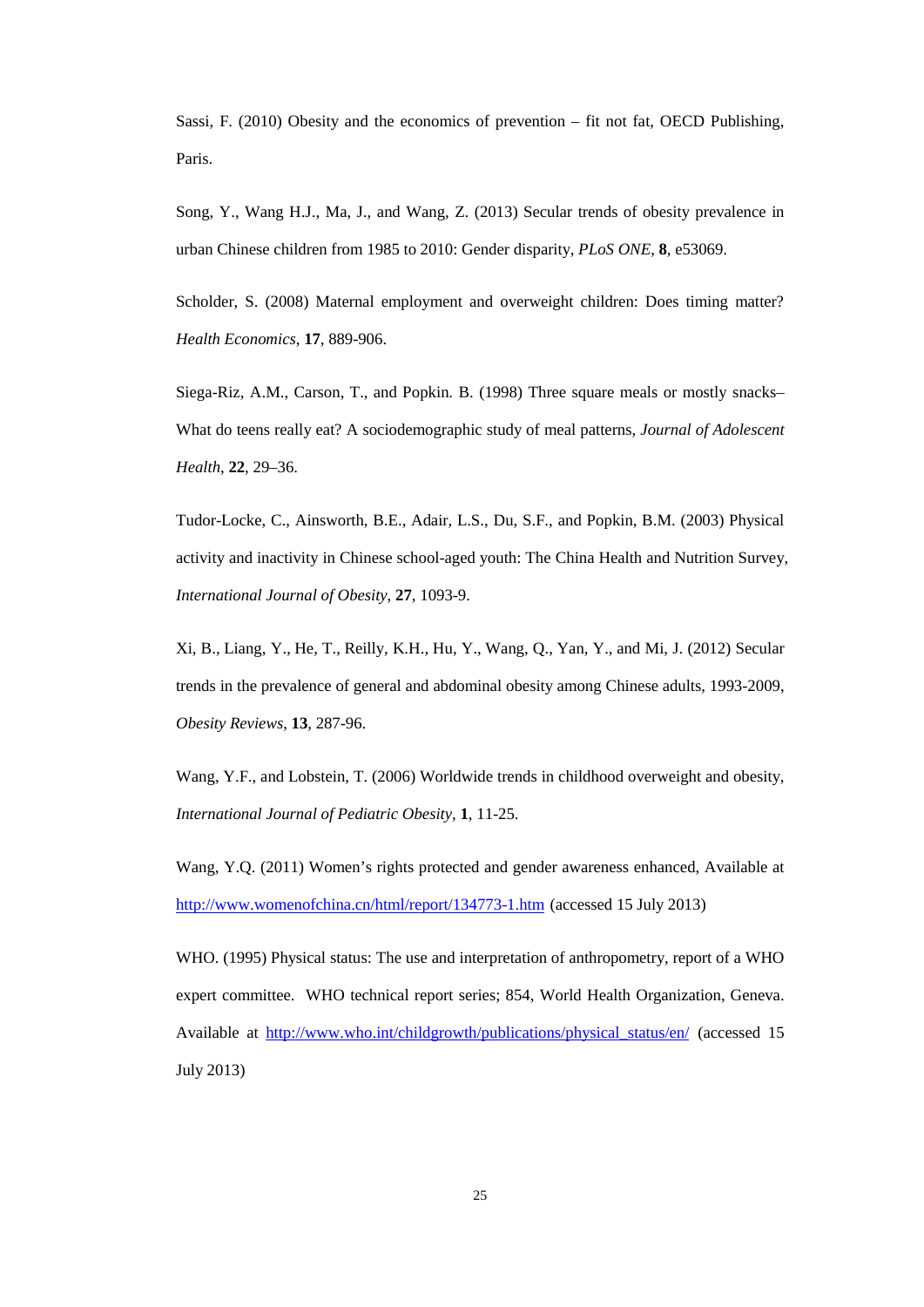Yu, Z.B., Han, S.P., Chu, J.H., Xu, Z.Y., Zhu, C., and Guo, X.R. (2012) Trends in overweight and obesity among children and adolescents in China from 1981 to 2010: A meta-analysis, *PLoS ONE*, **7**, e51949.

Yan, S., Li, J., Li, S., Zhang, B., Du, S., Gordon-Larsen, P., Adair, L., and Popkin, B. (2012) The expanding burden of cardiometabolic risk in China: The China Health and Nutrition Survey, *Obesity Reviews*, **13**, 810-21.

Zhang, Y.X., and Wang S.R. (2012) Secular trends in body mass index and the prevalence of overweight and obesity among children and adolescents in Shandong, China, from 1985 to 2010, *Journal of Public Health*, **34**, 131-7.

Zhang, M.Y., Guo, F.X., Tu, Y.Z., Kiess, W., Sun, C.J., Li, X., Lu, W., and Luo, F.H. (2012) Further increase of obesity prevalence in Chinese children and adolescents-cross-sectional data of two consecutive samples from the city of Shanghai from 2003 to 2008, *Pediatric Diabetes*, **13**, 572-7.

Zhu, A., (2007) The effect of maternal employment on the likelihood of a child being overweight, Discussion Paper 2007/17. School of Economics, University of New South Wales, Sydney.

Ziol-Guest, K.M., Dunifon, R.E., and Kalil, A. (2013) Parental employment and children's body weight: Mothers, others, and mechanisms, *Social Science & Medicine*, **95**, 52-9.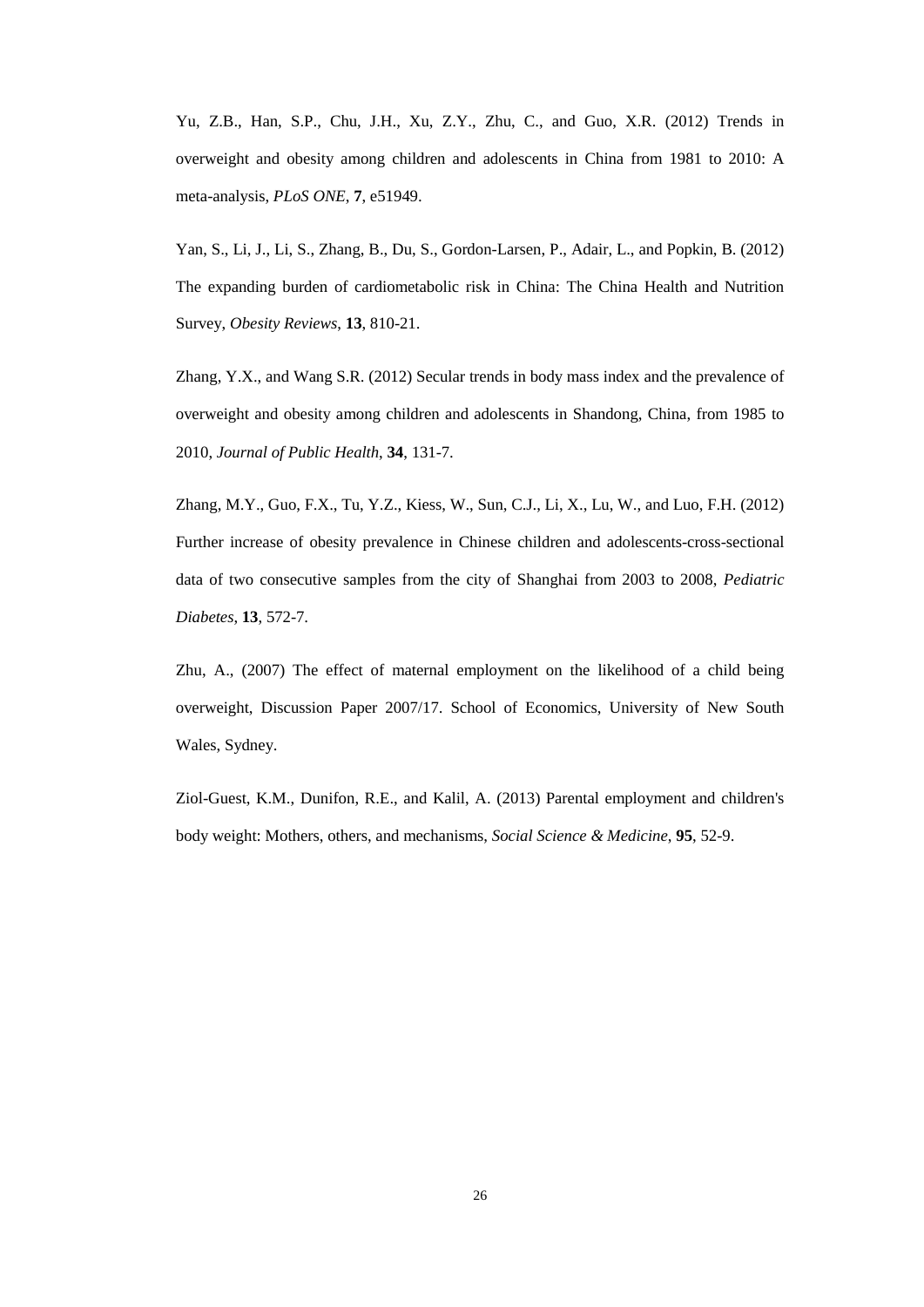#### **Appendix**

| Variables                     | Obs              | Mean     | <b>SD</b>            | Obs | Mean     | <b>SD</b> | T-test                |
|-------------------------------|------------------|----------|----------------------|-----|----------|-----------|-----------------------|
|                               | Employed mothers |          | Non-employed mothers |     |          | <b>MD</b> |                       |
| <i><b>Obesity</b></i>         |                  |          |                      |     |          |           |                       |
| <b>BMI</b> $z$ -score         | 2064             | $-0.119$ | 1.172                | 554 | $-0.044$ | 1.267     | $0.163***$            |
| $WC$ z-score                  | 1721             | $-0.312$ | 1.779                | 445 | $-0.259$ | 1.879     | 0.053                 |
| Diet                          |                  |          |                      |     |          |           |                       |
| Meals at home                 | 1431             | 2.703    | 0.588                | 341 | 2.664    | 0.644     | $-0.039$              |
| Caloric intake                | 2064             | 1526.859 | 622.06               | 554 | 1570.597 | 622.21    | 43.738                |
| Physical activity             |                  |          |                      |     |          |           |                       |
| Physical exercise             | 443              | 57.038   | 46.034               | 132 | 59.371   | 61.553    | 2.333                 |
| Sedentary activity            | 724              | 489.365  | 215.708              | 229 | 501.41   | 181.722   | 12.046                |
| Child characteristics         |                  |          |                      |     |          |           |                       |
| Age: child                    | 2064             | 8.621    | 3.44                 | 554 | 9        | 3.582     | $0.379$ **            |
| Gender: child                 | 2064             | 0.56     | 0.496                | 554 | 0.536    | 0.499     | $-0.024$              |
| Birth order                   | 2064             | 0.853    | 0.354                | 554 | 0.892    | 0.311     | $0.039**$             |
| Number of siblings            | 2064             | 0.328    | 0.581                | 554 | 0.224    | 0.442     | $-0.104***$           |
| Family characteristics        |                  |          |                      |     |          |           |                       |
| Age: mother                   | 2064             | 34.982   | 5.225                | 554 | 35.891   | 6.585     | $0.909$ <sup>**</sup> |
| Age: father                   | 2060             | 36.312   | 5.535                | 554 | 37.935   | 7.195     | $1.622***$            |
| Job status: father            | 2064             | 0.959    | 0.199                | 554 | 0.699    | 0.459     | $-0.260***$           |
| <b>BMI:</b> mother            | 2064             | 22.538   | 3.098                | 554 | 22.787   | 3.219     | 0.248                 |
| <b>BMI:</b> father            | 2064             | 22.931   | 3.11                 | 554 | 23.387   | 3.1       | $0.456$ ***           |
| Household size                | 2064             | 4.391    | 1.348                | 554 | 4.363    | 1.277     | $-0.028$              |
| Socioeconomic characteristics |                  |          |                      |     |          |           |                       |
| Household income              | 2064             | 9.672    | 1.016                | 554 | 9.505    | 1.162     | $-0.168$ ***          |
| Education: mother             | 2064             | 8.439    | 4.04                 | 554 | 8.347    | 3.012     | $-0.092$              |
| Education: father             | 2064             | 9.318    | 3.669                | 554 | 9.323    | 3.330     | 0.005                 |

#### **Table A1 Descriptive statistics**

Source: China Health and Nutrition Survey, authors' calculations.

Notes: The age group for BMI and waist circumference (WC) is 3 to 17 year-old Chinese children. The BMI *z*-score designates the *z*-score of body mass index (BMI) based on the IOTF growth references. The WC *z*-score designates the *z-*score of waist circumference based on the British 1990 growth reference. "Meals at home" refers to the ratio of meals taken at home (over 3 days) to total meal times. "caloric intake" means the 3-day average calorie intake, "physical exercise" means time spent on physical exercises per week before/after school, and "sedentary activity" means the total time spent watching TV, doing homework, and reading and writing (measured in minutes per week). Household income means translog household net income. Asterisks denote statistically significant difference between employed and non-employed. Obs means observations. SD means standard deviation. MD means mean difference. \* *p*<0.1, \*\**p*< 0.05, \*\*\**p*< 0.01